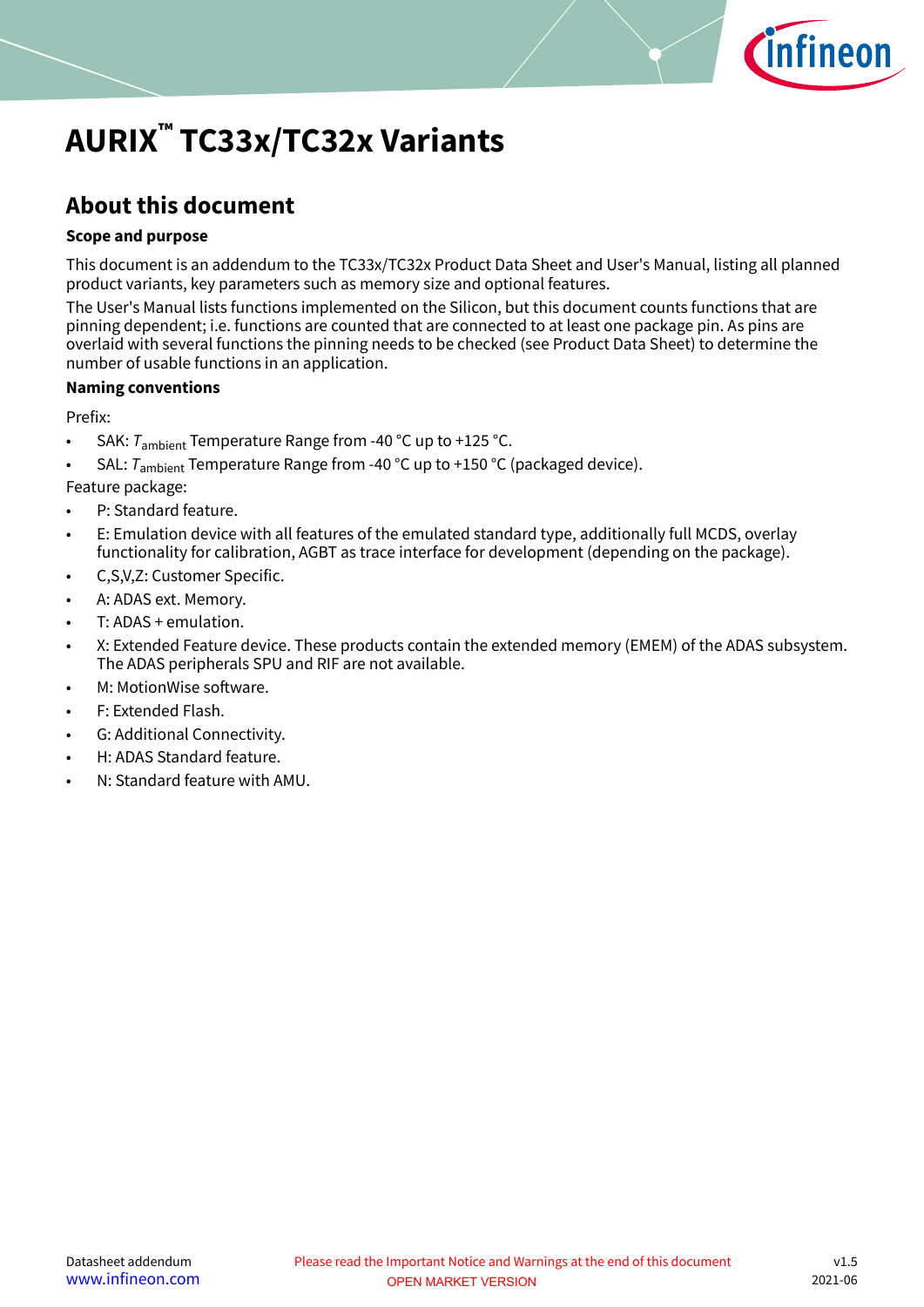

### **Table of contents**

### **Table of contents**

| $\mathbf{1}$   |  |
|----------------|--|
| 1.1            |  |
| 1.2            |  |
| 1.3            |  |
| 1.4            |  |
| 1.5            |  |
| 1.6            |  |
| 1.7            |  |
| $\overline{2}$ |  |
|                |  |
|                |  |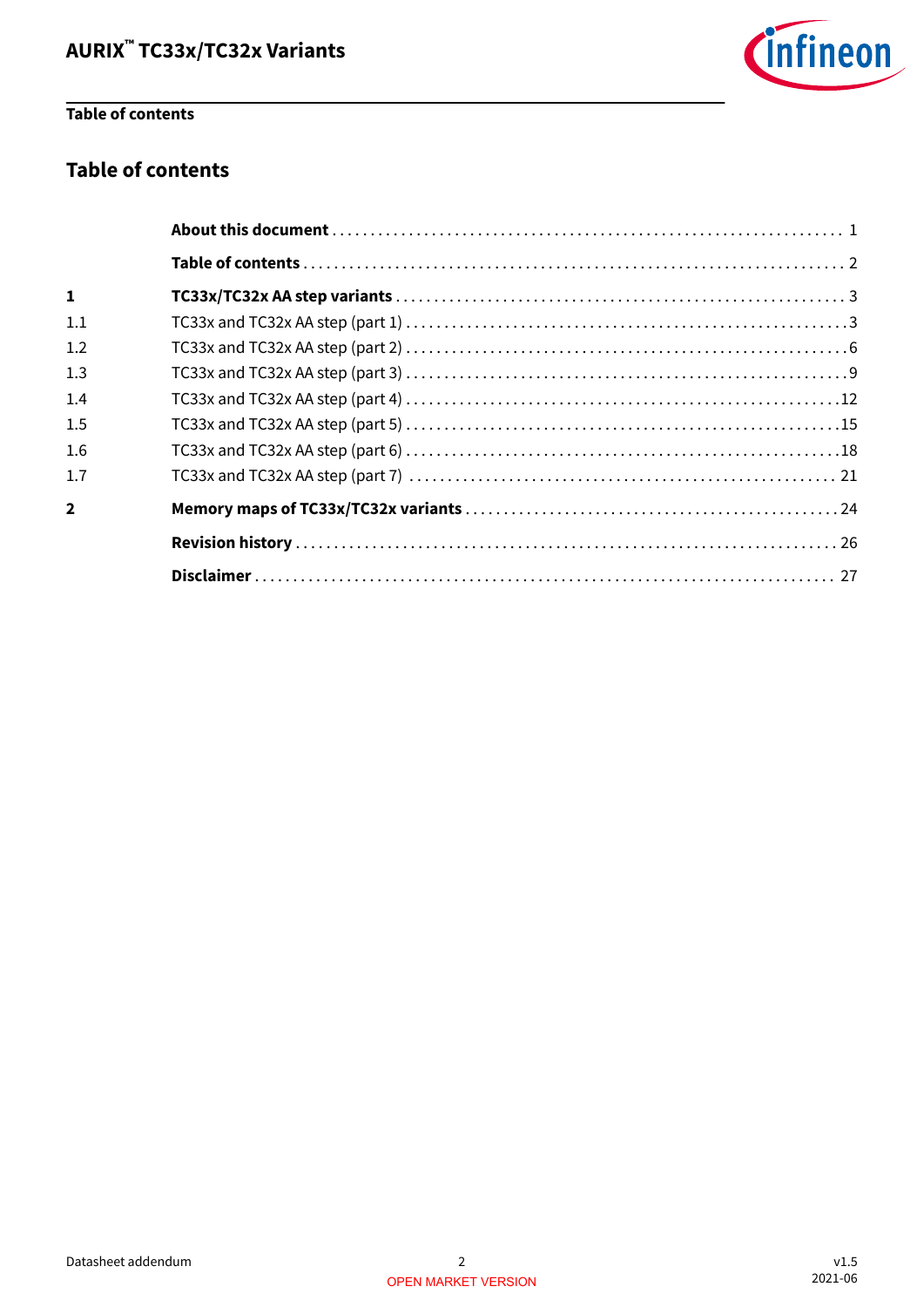

### <span id="page-2-0"></span>**1 TC33x/TC32x AA step variants**

### **1.1 TC33x and TC32x AA step (part 1)**

A table listing the TC33x and TC32x AA step variants.

#### **Table 1 TC33x and TC32x AA step (part 1)**

| SAK-<br><b>TC334LP-32F2</b><br>00F | SAK-<br><b>TC337LP-32F</b><br><b>200S</b> | SAL-<br><b>TC337LP-32F</b><br><b>200S</b> | SAL-<br><b>TC334LP-32F</b><br>200F | SAK-<br><b>TC333LP-32F</b><br>200F | SAL-<br><b>TC333LP-32F</b><br>200F | SAK-<br><b>TC323LP-16F</b><br><b>160F</b> |
|------------------------------------|-------------------------------------------|-------------------------------------------|------------------------------------|------------------------------------|------------------------------------|-------------------------------------------|
| <b>Step</b>                        |                                           |                                           |                                    |                                    |                                    |                                           |
| AA                                 | AA                                        | AA                                        | AA                                 | AA                                 | AA                                 | AA                                        |
| <b>Production Status</b>           |                                           |                                           |                                    |                                    |                                    |                                           |
| Standard                           | Standard                                  | Standard                                  | Standard                           | Standard                           | Standard                           | Standard                                  |
| Package Type                       |                                           |                                           |                                    |                                    |                                    |                                           |
| <b>PG-OFP-144</b>                  | PG-LFBGA-292                              | PG-LFBGA-292                              | PG-QFP-144                         | <b>PG-QFP-100</b>                  | <b>PG-QFP-100</b>                  | <b>PG-QFP-100</b>                         |
| Pinout                             |                                           |                                           |                                    |                                    |                                    |                                           |
| TQFP 0.4 mm                        |                                           | LFBGA 0.8 mm $ $ LFBGA 0.8 mm             | TQFP 0.4 mm                        | TQFP 0.4 mm                        | TQFP 0.4 mm                        | TQFP 0.4 mm                               |
| <b>Reference Silicon</b>           |                                           |                                           |                                    |                                    |                                    |                                           |
| TC33x                              | TC33x                                     | TC33x                                     | TC33x                              | TC33x                              | TC33x                              | TC33x                                     |
|                                    | <b>Temperature Range (Ambient)</b>        |                                           |                                    |                                    |                                    |                                           |
| <b>SAK</b>                         | <b>SAK</b>                                | <b>SAL</b>                                | SAL                                | <b>SAK</b>                         | SAL                                | <b>SAK</b>                                |
| $\sim$ $\sim$ $\sim$               |                                           |                                           |                                    |                                    |                                    |                                           |

#### **Chip ID**

**Attention**: **The value of SCU\_CHIPID in the UCODE field contains the default value 0 not the µCode version.**

| 0x84003480                                      | 0x84003780     | 0x84003780 | 0x84003480     | 0x84003380 | 0x84003380     | 0x82002380 |
|-------------------------------------------------|----------------|------------|----------------|------------|----------------|------------|
| <b>Cores / Checker Cores</b>                    |                |            |                |            |                |            |
| 1/1                                             | 1/1            | 1/1        | 1/1            | 1/1        | 1/1            | 1/1        |
| Max. Freq. (MHz)                                |                |            |                |            |                |            |
| 200                                             | 200            | 200        | 200            | 200        | 200            | 160        |
| <b>Program Flash (MB)</b>                       |                |            |                |            |                |            |
| 2                                               | $\overline{2}$ | 2          | $\overline{2}$ | 2          | $\overline{2}$ | 1          |
| Data Flash0 (single-ended) (KB)                 |                |            |                |            |                |            |
| 128                                             | 128            | 128        | 128            | 128        | 128            | 96         |
| <b>Total SRAM (without EMEM and Cache) (KB)</b> |                |            |                |            |                |            |
| 208                                             | 208            | 208        | 208            | 208        | 208            | 104        |
| <b>EMEM Size (KB)</b>                           |                |            |                |            |                |            |
| 0                                               | 0              | 0          | $\mathbf{0}$   | 0          | 0              | 0          |
| <b>DSPR (KB)</b>                                |                |            |                |            |                |            |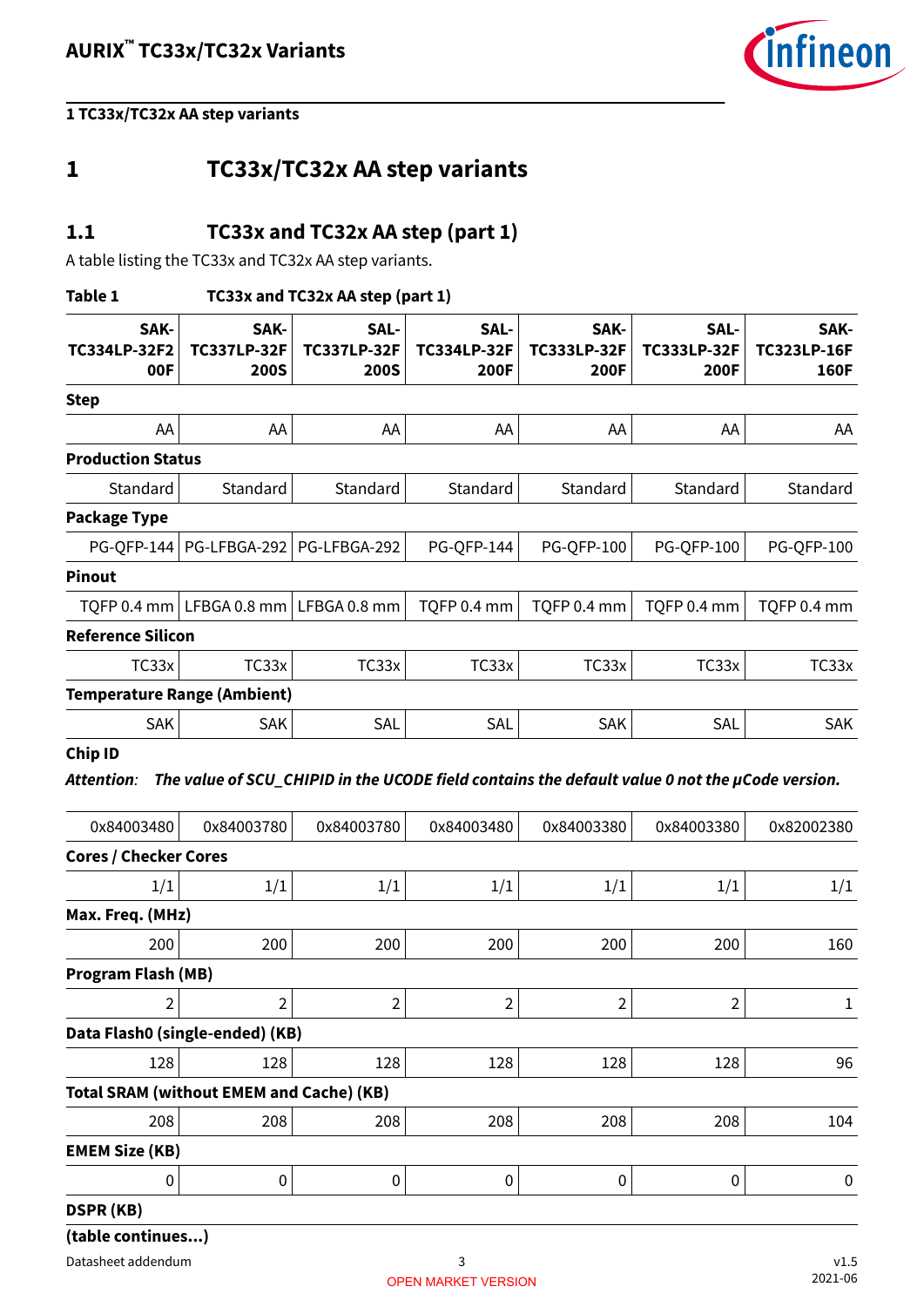

| Table 1                                           |                                           |                                           | (continued) TC33x and TC32x AA step (part 1) |                                           |                                    |                                           |
|---------------------------------------------------|-------------------------------------------|-------------------------------------------|----------------------------------------------|-------------------------------------------|------------------------------------|-------------------------------------------|
| SAK-<br>TC334LP-32F2<br>00F                       | SAK-<br><b>TC337LP-32F</b><br><b>200S</b> | SAL-<br><b>TC337LP-32F</b><br><b>200S</b> | SAL-<br><b>TC334LP-32F</b><br><b>200F</b>    | SAK-<br><b>TC333LP-32F</b><br><b>200F</b> | SAL-<br><b>TC333LP-32F</b><br>200F | SAK-<br><b>TC323LP-16F</b><br><b>160F</b> |
| 192                                               | 192                                       | 192                                       | 192                                          | 192                                       | 192                                | 96                                        |
| DLMU (KB)                                         |                                           |                                           |                                              |                                           |                                    |                                           |
| 8 in CPU0                                         | 8 in CPU0                                 | 8 in CPU0                                 | 8 in CPU0                                    | 8 in CPU0                                 | 8 in CPU0                          | 0                                         |
| PSPR (KB)                                         |                                           |                                           |                                              |                                           |                                    |                                           |
| 8 in CPU0                                         | 8 in CPU0                                 | 8 in CPU0                                 | 8 in CPU0                                    | 8 in CPU0                                 | 8 in CPU0                          | 8 in CPU0                                 |
| LMU (KB)                                          |                                           |                                           |                                              |                                           |                                    |                                           |
| $\pmb{0}$                                         | $\pmb{0}$                                 | $\boldsymbol{0}$                          | $\pmb{0}$                                    | $\pmb{0}$                                 | $\pmb{0}$                          | $\pmb{0}$                                 |
| DAM (KB)                                          |                                           |                                           |                                              |                                           |                                    |                                           |
| 0                                                 | 0                                         | 0                                         | $\mathbf 0$                                  | $\pmb{0}$                                 | $\pmb{0}$                          | $\pmb{0}$                                 |
| $AMU^{1}$                                         |                                           |                                           |                                              |                                           |                                    |                                           |
| No                                                | No                                        | No                                        | No                                           | No                                        | No                                 | No                                        |
| <b>ADC (Primary Groups/Channels)</b>              |                                           |                                           |                                              |                                           |                                    |                                           |
| 2/16                                              | 2/16                                      | 2/16                                      | 2/16                                         | 2/15                                      | 2/15                               | 2/15                                      |
| <b>ADC (Secondary Groups/Channels)</b>            |                                           |                                           |                                              |                                           |                                    |                                           |
| 2/26                                              | 2/28                                      | 2/28                                      | 2/26                                         | 1/15                                      | 1/15                               | 1/15                                      |
| <b>ADC (Fast Compare Channels)</b>                |                                           |                                           |                                              |                                           |                                    |                                           |
| 0                                                 | $\bf{0}$                                  | 0                                         | $\pmb{0}$                                    | $\pmb{0}$                                 | $\pmb{0}$                          | $\pmb{0}$                                 |
| <b>ADC (EDSADC Channels)</b>                      |                                           |                                           |                                              |                                           |                                    |                                           |
| 0                                                 | $\pmb{0}$                                 | 0                                         | $\pmb{0}$                                    | $\pmb{0}$                                 | $\boldsymbol{0}$                   | $\pmb{0}$                                 |
| <b>CAN (Modules/Nodes)</b>                        |                                           |                                           |                                              |                                           |                                    |                                           |
| 2/8                                               | 2/8                                       | 2/8                                       | 2/8                                          | 2/6                                       | 2/6                                | 2/6                                       |
| <b>FlexRay (Modules/Channels)</b>                 |                                           |                                           |                                              |                                           |                                    |                                           |
| 1/2                                               | 1/2                                       | 1/2                                       | 1/2                                          | 1/2                                       | 1/2                                | 0                                         |
| <b>HSSL Modules</b>                               |                                           |                                           |                                              |                                           |                                    |                                           |
| 0                                                 | 0                                         | 0                                         | $\pmb{0}$                                    | $\pmb{0}$                                 | $\pmb{0}$                          | $\pmb{0}$                                 |
| ASCLIN Modules / with ASC & LIN / with 3-wire SPI |                                           |                                           |                                              |                                           |                                    |                                           |
| 12/12/10                                          | 12/12/10                                  | 12/12/10                                  | 12/12/10                                     | 5/5/5                                     | 5/5/5                              | 5/5/5                                     |
| <b>QSPI Modules / with LVDS</b>                   |                                           |                                           |                                              |                                           |                                    |                                           |
| 4/0                                               | 4/0                                       | 4/0                                       | 4/0                                          | 4/0                                       | 4/0                                | 4/0                                       |
| <b>SENT Channels</b>                              |                                           |                                           |                                              |                                           |                                    |                                           |
| (table continues)                                 |                                           |                                           |                                              |                                           |                                    |                                           |

 $\overline{1}$  AMU is abbreviated as ASC Modeling Unit. For Additional details about AMU, Contact an Infineon Representative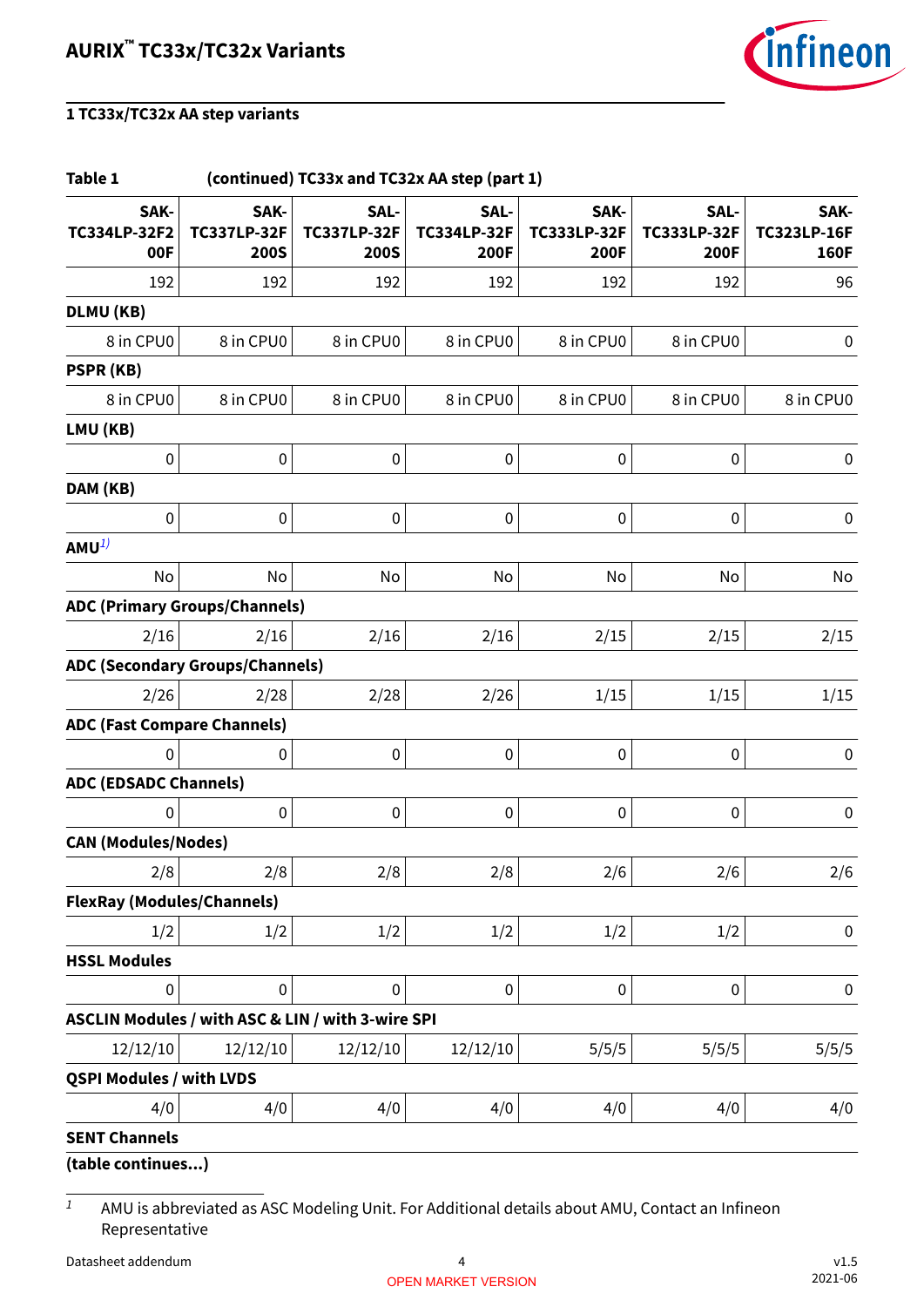

| Table 1                                      |                                           | (continued) TC33x and TC32x AA step (part 1) |                                    |                                    |                                    |                                           |  |  |
|----------------------------------------------|-------------------------------------------|----------------------------------------------|------------------------------------|------------------------------------|------------------------------------|-------------------------------------------|--|--|
| SAK-<br>TC334LP-32F2<br>00F                  | SAK-<br><b>TC337LP-32F</b><br><b>200S</b> | SAL-<br><b>TC337LP-32F</b><br><b>200S</b>    | SAL-<br><b>TC334LP-32F</b><br>200F | SAK-<br><b>TC333LP-32F</b><br>200F | SAL-<br><b>TC333LP-32F</b><br>200F | SAK-<br><b>TC323LP-16F</b><br><b>160F</b> |  |  |
| 6                                            | 6                                         | 6                                            | 6                                  | 6                                  | 6                                  | 6                                         |  |  |
| <b>MSC Modules</b>                           |                                           |                                              |                                    |                                    |                                    |                                           |  |  |
| 0                                            | 0                                         | 0                                            | $\mathbf 0$                        | 0                                  | $\mathbf 0$                        | 0                                         |  |  |
| <b>PSI5 Channels</b>                         |                                           |                                              |                                    |                                    |                                    |                                           |  |  |
| 0                                            | $\pmb{0}$                                 | $\pmb{0}$                                    | $\pmb{0}$                          | $\pmb{0}$                          | $\pmb{0}$                          | $\pmb{0}$                                 |  |  |
| <b>PSI5-S Module</b>                         |                                           |                                              |                                    |                                    |                                    |                                           |  |  |
| <b>No</b>                                    | No                                        | No                                           | No                                 | No                                 | No                                 | No                                        |  |  |
| <b>SDMMC Module</b>                          |                                           |                                              |                                    |                                    |                                    |                                           |  |  |
| No                                           | No                                        | No                                           | No                                 | No                                 | No                                 | No                                        |  |  |
| Max. Ethernet Availability: 1GBit/100Mbit/No |                                           |                                              |                                    |                                    |                                    |                                           |  |  |
| No                                           | No                                        | No                                           | No                                 | No                                 | No                                 | No                                        |  |  |
| <b>MCDS Availability</b>                     |                                           |                                              |                                    |                                    |                                    |                                           |  |  |
| No                                           | No                                        | No                                           | No                                 | No                                 | No                                 | No                                        |  |  |
| <b>ADAS Cluster Available</b>                |                                           |                                              |                                    |                                    |                                    |                                           |  |  |
| No                                           | No                                        | No                                           | No                                 | No                                 | No                                 | No                                        |  |  |
| <b>CIF</b>                                   |                                           |                                              |                                    |                                    |                                    |                                           |  |  |
| No                                           | No                                        | No                                           | No                                 | No                                 | No                                 | No                                        |  |  |
| <b>HSM Available</b>                         |                                           |                                              |                                    |                                    |                                    |                                           |  |  |
| Yes                                          | Yes                                       | Yes                                          | Yes                                | Yes                                | Yes                                | Yes                                       |  |  |
|                                              |                                           |                                              |                                    |                                    |                                    |                                           |  |  |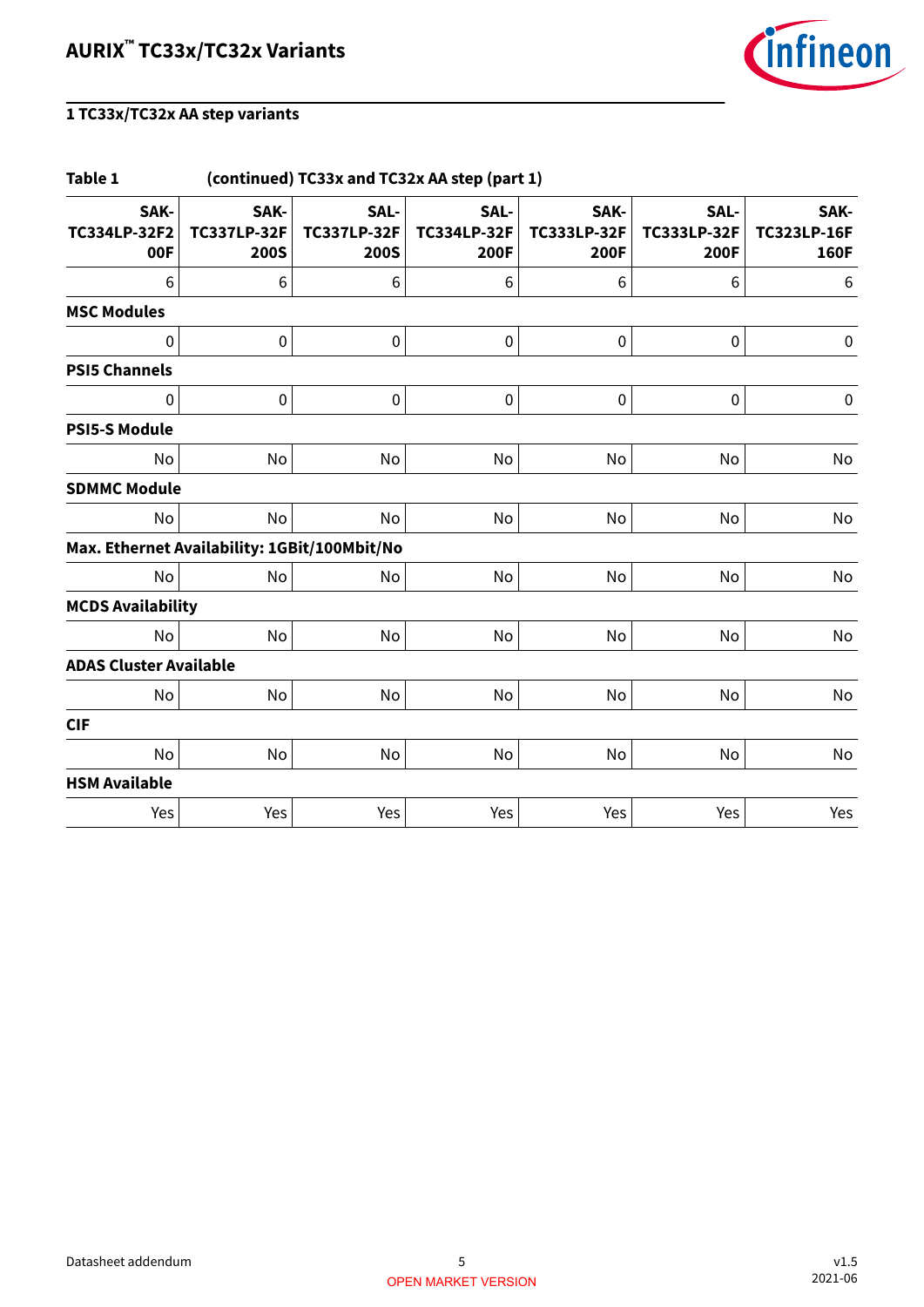

### <span id="page-5-0"></span>**1.2 TC33x and TC32x AA step (part 2)**

A continuation table listing the TC33x and TC32x AA step variants.

| Table 2                                         | TC33x and TC32x AA step (part 2)   |                                    |                                           |                                                                                                              |                                    |                                    |  |  |  |
|-------------------------------------------------|------------------------------------|------------------------------------|-------------------------------------------|--------------------------------------------------------------------------------------------------------------|------------------------------------|------------------------------------|--|--|--|
| SAK-<br><b>TC324LP-16F1</b><br>60F              | SAK-<br><b>TC322LP-16F</b><br>160F | SAK-<br><b>TC332LP-32F</b><br>200F | SAL-<br><b>TC332LP-32F</b><br><b>200F</b> | SAK-<br><b>TC332LP-32F</b><br>300F                                                                           | SAK-<br><b>TC333LP-32F</b><br>300F | SAK-<br><b>TC334LP-32F</b><br>300F |  |  |  |
| <b>Step</b>                                     |                                    |                                    |                                           |                                                                                                              |                                    |                                    |  |  |  |
| AA                                              | AA                                 | AA                                 | AA                                        | AA                                                                                                           | AA                                 | AA                                 |  |  |  |
| <b>Production Status</b>                        |                                    |                                    |                                           |                                                                                                              |                                    |                                    |  |  |  |
| Standard                                        | Standard                           | Standard                           | Standard                                  | Standard                                                                                                     | Standard                           | Standard                           |  |  |  |
| <b>Package Type</b>                             |                                    |                                    |                                           |                                                                                                              |                                    |                                    |  |  |  |
| <b>PG-QFP-144</b>                               | PG-QFP-80                          | PG-QFP-80                          | PG-QFP-80                                 | PG-QFP-80                                                                                                    | <b>PG-QFP-100</b>                  | <b>PG-QFP-144</b>                  |  |  |  |
| <b>Pinout</b>                                   |                                    |                                    |                                           |                                                                                                              |                                    |                                    |  |  |  |
| TQFP 0.4 mm                                     | TQFP 0.4 mm                        | TQFP 0.4 mm                        | TQFP 0.4 mm                               | TQFP 0.4 mm                                                                                                  | TQFP 0.4 mm                        | TQFP 0.4 mm                        |  |  |  |
| <b>Reference Silicon</b>                        |                                    |                                    |                                           |                                                                                                              |                                    |                                    |  |  |  |
| TC33x                                           | TC33x                              | TC33x                              | TC33x                                     | TC33x                                                                                                        | TC33x                              | TC33x                              |  |  |  |
| <b>Temperature Range (Ambient)</b>              |                                    |                                    |                                           |                                                                                                              |                                    |                                    |  |  |  |
| <b>SAK</b>                                      | SAK                                | SAK                                | SAL                                       | SAK                                                                                                          | <b>SAK</b>                         | <b>SAK</b>                         |  |  |  |
| Attention:<br>0x82002480                        | 0x82002280                         | 0x84003280                         | 0x84003280                                | The value of SCU_CHIPID in the UCODE field contains the default value 0 not the µCode version.<br>0x84003280 | 0x84003380                         | 0x84003480                         |  |  |  |
| <b>Cores / Checker Cores</b>                    |                                    |                                    |                                           |                                                                                                              |                                    |                                    |  |  |  |
| 1/1                                             | 1/1                                | 1/1                                | 1/1                                       | 1/1                                                                                                          | 1/1                                | 1/1                                |  |  |  |
| Max. Freq. (MHz)                                |                                    |                                    |                                           |                                                                                                              |                                    |                                    |  |  |  |
| 160                                             | 160                                | 200                                | 200                                       | 300                                                                                                          | 300                                | 300                                |  |  |  |
| Program Flash (MB)                              |                                    |                                    |                                           |                                                                                                              |                                    |                                    |  |  |  |
| 1                                               | $\mathbf 1$                        | $\overline{2}$                     | 2                                         | $\overline{2}$                                                                                               | 2                                  | $\overline{2}$                     |  |  |  |
| Data Flash0 (single-ended) (KB)                 |                                    |                                    |                                           |                                                                                                              |                                    |                                    |  |  |  |
| 96                                              | 96                                 | 128                                | 128                                       | 128                                                                                                          | 128                                | 128                                |  |  |  |
| <b>Total SRAM (without EMEM and Cache) (KB)</b> |                                    |                                    |                                           |                                                                                                              |                                    |                                    |  |  |  |
| 104                                             | 104                                | 208                                | 208                                       | 208                                                                                                          | 208                                | 208                                |  |  |  |
| <b>EMEM Size (KB)</b>                           |                                    |                                    |                                           |                                                                                                              |                                    |                                    |  |  |  |
| 0                                               | $\boldsymbol{0}$                   | $\pmb{0}$                          | 0                                         | $\boldsymbol{0}$                                                                                             | $\pmb{0}$                          | $\pmb{0}$                          |  |  |  |
| <b>DSPR (KB)</b>                                |                                    |                                    |                                           |                                                                                                              |                                    |                                    |  |  |  |
| 96                                              | 96                                 | 192                                | 192                                       | 192                                                                                                          | 192                                | 192                                |  |  |  |
| DLMU (KB)                                       |                                    |                                    |                                           |                                                                                                              |                                    |                                    |  |  |  |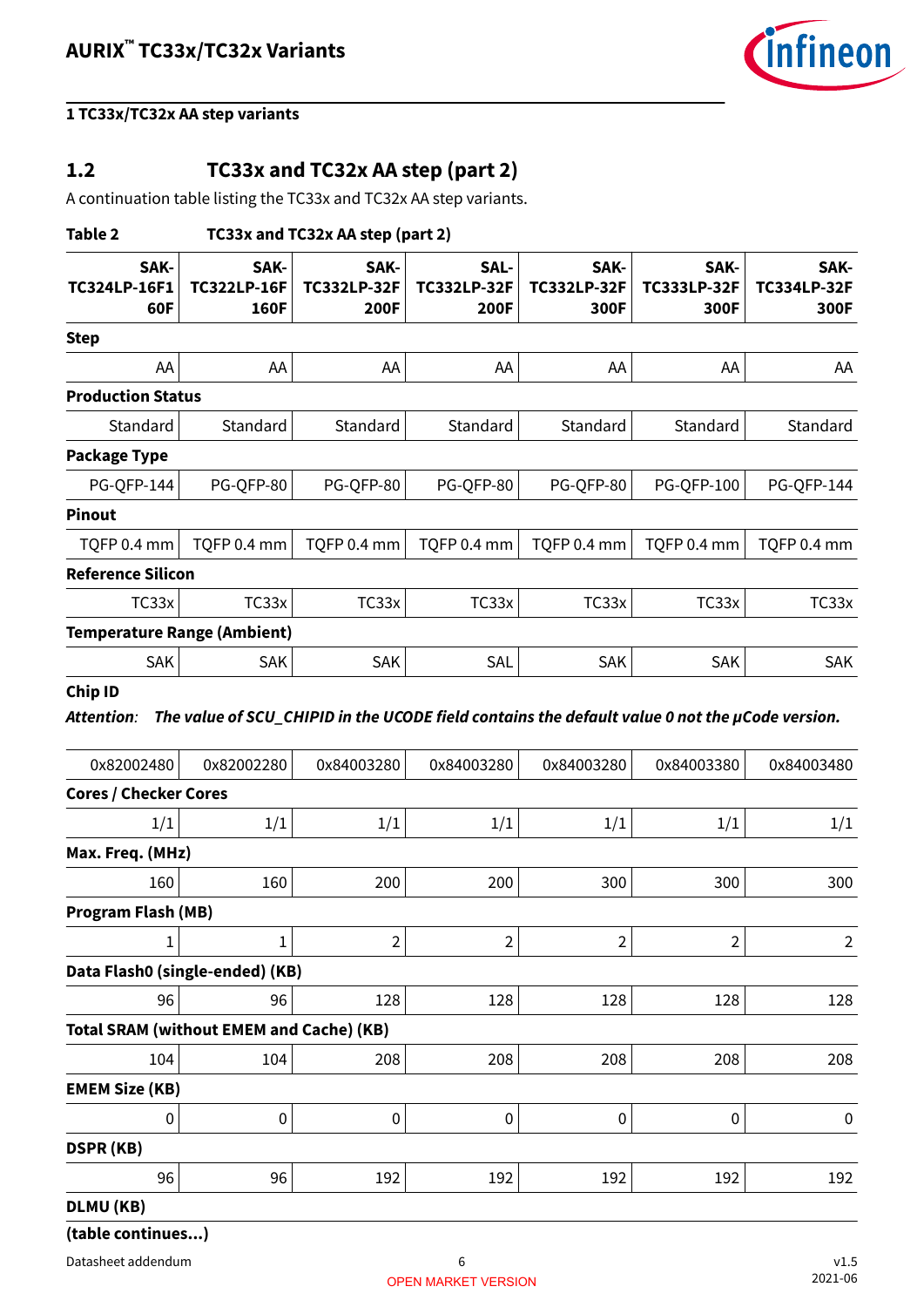

| Table 2                            |                                                   | (continued) TC33x and TC32x AA step (part 2) |                                           |                                    |                                    |                                    |
|------------------------------------|---------------------------------------------------|----------------------------------------------|-------------------------------------------|------------------------------------|------------------------------------|------------------------------------|
| SAK-<br>TC324LP-16F1<br>60F        | SAK-<br><b>TC322LP-16F</b><br>160F                | SAK-<br><b>TC332LP-32F</b><br><b>200F</b>    | SAL-<br><b>TC332LP-32F</b><br><b>200F</b> | SAK-<br><b>TC332LP-32F</b><br>300F | SAK-<br><b>TC333LP-32F</b><br>300F | SAK-<br><b>TC334LP-32F</b><br>300F |
| 0                                  | 0                                                 | 8 in CPU0                                    | 8 in CPU0                                 | 8 in CPU0                          | 8 in CPU0                          | 8 in CPU0                          |
| PSPR (KB)                          |                                                   |                                              |                                           |                                    |                                    |                                    |
| 8 in CPU0                          | 8 in CPU0                                         | 8 in CPU0                                    | 8 in CPU0                                 | 8 in CPU0                          | 8 in CPU0                          | 8 in CPU0                          |
| LMU (KB)                           |                                                   |                                              |                                           |                                    |                                    |                                    |
| 0                                  | $\pmb{0}$                                         | 0                                            | $\pmb{0}$                                 | $\pmb{0}$                          | $\pmb{0}$                          | 0                                  |
| DAM (KB)                           |                                                   |                                              |                                           |                                    |                                    |                                    |
| $\pmb{0}$                          | $\pmb{0}$                                         | 0                                            | $\pmb{0}$                                 | $\pmb{0}$                          | $\boldsymbol{0}$                   | $\pmb{0}$                          |
| AMU <sup>2</sup>                   |                                                   |                                              |                                           |                                    |                                    |                                    |
| No                                 | No                                                | No                                           | No                                        | No                                 | No                                 | No                                 |
|                                    | <b>ADC (Primary Groups/Channels)</b>              |                                              |                                           |                                    |                                    |                                    |
| 2/16                               | 2/9                                               | 2/9                                          | 2/9                                       | 2/9                                | 2/15                               | 2/16                               |
|                                    | <b>ADC (Secondary Groups/Channels)</b>            |                                              |                                           |                                    |                                    |                                    |
| 2/26                               | 1/8                                               | 1/8                                          | 1/8                                       | 1/8                                | 1/15                               | 2/26                               |
| <b>ADC (Fast Compare Channels)</b> |                                                   |                                              |                                           |                                    |                                    |                                    |
| $\Omega$                           | $\boldsymbol{0}$                                  | 0                                            | $\mathbf 0$                               | $\pmb{0}$                          | $\pmb{0}$                          | $\pmb{0}$                          |
| <b>ADC (EDSADC Channels)</b>       |                                                   |                                              |                                           |                                    |                                    |                                    |
| 0                                  | $\pmb{0}$                                         | 0                                            | $\pmb{0}$                                 | $\pmb{0}$                          | $\pmb{0}$                          | $\pmb{0}$                          |
| <b>CAN (Modules/Nodes)</b>         |                                                   |                                              |                                           |                                    |                                    |                                    |
| 2/6                                | 2/6                                               | 2/6                                          | 2/6                                       | 2/6                                | 2/6                                | 2/8                                |
| <b>FlexRay (Modules/Channels)</b>  |                                                   |                                              |                                           |                                    |                                    |                                    |
| $\mathbf{0}$                       | $\bf{0}$                                          | 1/2                                          | 1/2                                       | 1/2                                | 1/2                                | 1/2                                |
| <b>HSSL Modules</b>                |                                                   |                                              |                                           |                                    |                                    |                                    |
| $\pmb{0}$                          | $\pmb{0}$                                         | 0                                            | $\pmb{0}$                                 | $\pmb{0}$                          | $\pmb{0}$                          | 0                                  |
|                                    | ASCLIN Modules / with ASC & LIN / with 3-wire SPI |                                              |                                           |                                    |                                    |                                    |
| 6/6/6                              | 5/5/5                                             | 5/5/5                                        | 5/5/5                                     | 5/5/5                              | 5/5/5                              | 12/12/10                           |
| <b>QSPI Modules / with LVDS</b>    |                                                   |                                              |                                           |                                    |                                    |                                    |
| 4/0                                | 3/0                                               | 3/0                                          | 3/0                                       | 3/0                                | 4/0                                | 4/0                                |
| <b>SENT Channels</b>               |                                                   |                                              |                                           |                                    |                                    |                                    |
| 6                                  | $\,$ 6 $\,$                                       | 6                                            | 6                                         | 6                                  | 6                                  | 6                                  |
| <b>MSC Modules</b>                 |                                                   |                                              |                                           |                                    |                                    |                                    |
| (table continues)                  |                                                   |                                              |                                           |                                    |                                    |                                    |

 $\overline{2}$  AMU is abbreviated as ASC Modeling Unit. For Additional details about AMU, Contact an Infineon Representative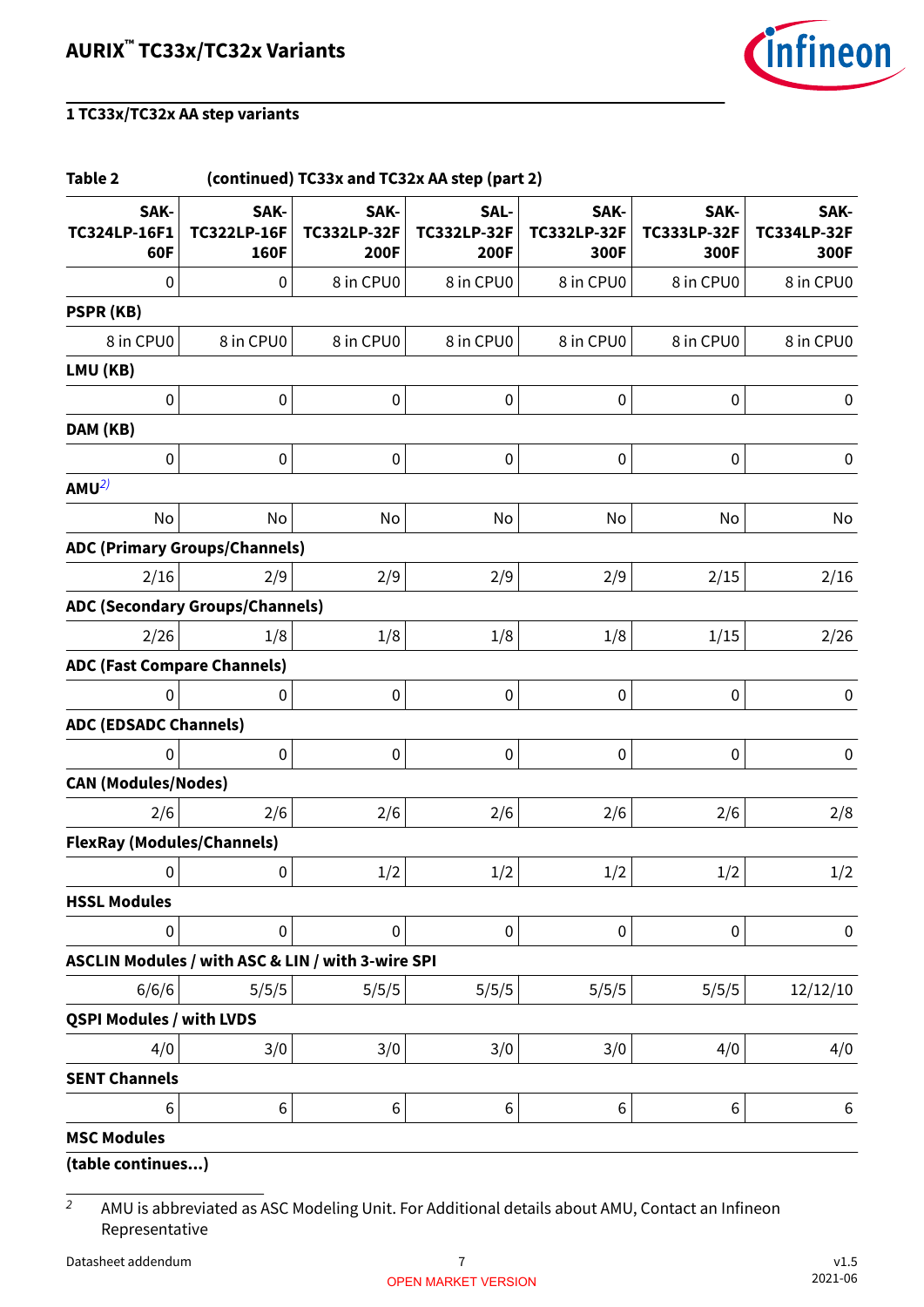

| Table 2                                      | (continued) TC33x and TC32x AA step (part 2) |                                    |                                           |                                    |                                    |                                    |  |  |  |
|----------------------------------------------|----------------------------------------------|------------------------------------|-------------------------------------------|------------------------------------|------------------------------------|------------------------------------|--|--|--|
| SAK-<br><b>TC324LP-16F1</b><br>60F           | SAK-<br><b>TC322LP-16F</b><br>160F           | SAK-<br><b>TC332LP-32F</b><br>200F | SAL-<br><b>TC332LP-32F</b><br><b>200F</b> | SAK-<br><b>TC332LP-32F</b><br>300F | SAK-<br><b>TC333LP-32F</b><br>300F | SAK-<br><b>TC334LP-32F</b><br>300F |  |  |  |
| $\mathbf 0$                                  | $\pmb{0}$                                    | 0                                  | $\mathbf 0$                               | $\mathbf 0$                        | $\boldsymbol{0}$                   | $\pmb{0}$                          |  |  |  |
| <b>PSI5 Channels</b>                         |                                              |                                    |                                           |                                    |                                    |                                    |  |  |  |
| 0                                            | $\pmb{0}$                                    | 0                                  | 0                                         | $\pmb{0}$                          | 0                                  | $\pmb{0}$                          |  |  |  |
| <b>PSI5-S Module</b>                         |                                              |                                    |                                           |                                    |                                    |                                    |  |  |  |
| No                                           | No                                           | No                                 | No                                        | No                                 | No                                 | No                                 |  |  |  |
| <b>SDMMC Module</b>                          |                                              |                                    |                                           |                                    |                                    |                                    |  |  |  |
| No                                           | No                                           | No                                 | No                                        | No                                 | No                                 | No                                 |  |  |  |
| Max. Ethernet Availability: 1GBit/100Mbit/No |                                              |                                    |                                           |                                    |                                    |                                    |  |  |  |
| No                                           | No                                           | No                                 | No                                        | No                                 | No                                 | No                                 |  |  |  |
| <b>MCDS Availability</b>                     |                                              |                                    |                                           |                                    |                                    |                                    |  |  |  |
| No                                           | No                                           | No                                 | No                                        | No                                 | No                                 | No                                 |  |  |  |
| <b>ADAS Cluster Available</b>                |                                              |                                    |                                           |                                    |                                    |                                    |  |  |  |
| No                                           | No                                           | No                                 | No                                        | No                                 | No                                 | No                                 |  |  |  |
| <b>CIF</b>                                   |                                              |                                    |                                           |                                    |                                    |                                    |  |  |  |
| No                                           | No                                           | No                                 | No                                        | No                                 | No                                 | No                                 |  |  |  |
| <b>HSM Available</b>                         |                                              |                                    |                                           |                                    |                                    |                                    |  |  |  |
| Yes                                          | Yes                                          | Yes                                | Yes                                       | Yes                                | Yes                                | Yes                                |  |  |  |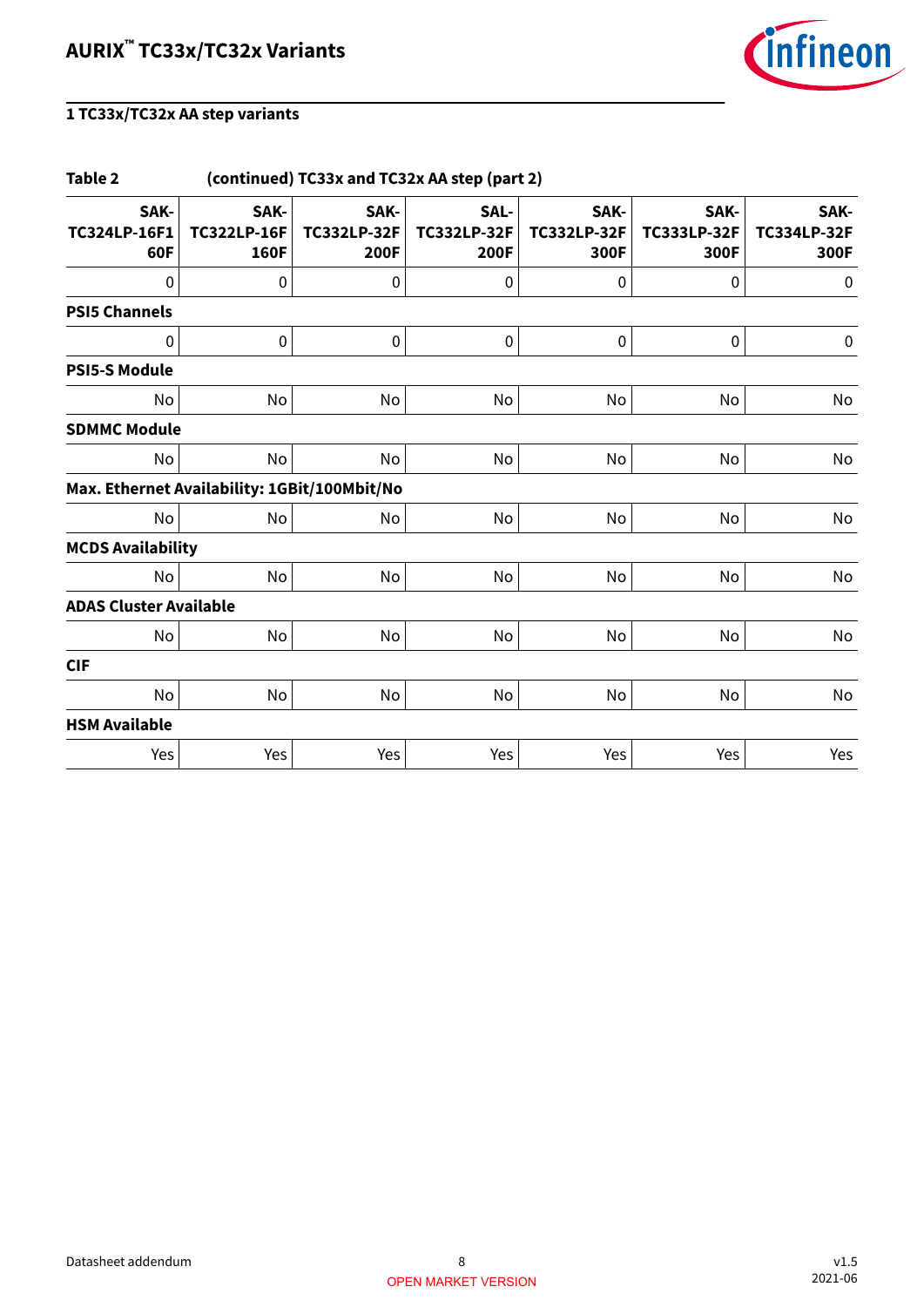

### <span id="page-8-0"></span>**1.3 TC33x and TC32x AA step (part 3)**

A continuation table listing the TC33x and TC32x AA step variants.

| Table 3<br>TC33x and TC32x AA step (part 3)     |                                           |                                                                                                |                            |                            |                                           |                                           |
|-------------------------------------------------|-------------------------------------------|------------------------------------------------------------------------------------------------|----------------------------|----------------------------|-------------------------------------------|-------------------------------------------|
| SAK-<br><b>TC337LP-32F3</b><br><b>00S</b>       | SAK-<br><b>TC323LP-24F</b><br><b>200F</b> | SAK-<br><b>TC324LP-24F</b><br>200F                                                             | SAK-<br>TC323L-24F2<br>00F | SAK-<br>TC324L-24F2<br>00F | SAK-<br><b>TC336LP-32F</b><br><b>200S</b> | SAL-<br><b>TC336LP-32F</b><br><b>200S</b> |
| <b>Step</b>                                     |                                           |                                                                                                |                            |                            |                                           |                                           |
| AA                                              | AA                                        | AA                                                                                             | AA                         | AA                         | AA                                        | AA                                        |
| <b>Production Status</b>                        |                                           |                                                                                                |                            |                            |                                           |                                           |
| Standard                                        | Customer<br>Specific                      | Customer<br>Specific                                                                           | Customer<br>Specific       | Customer<br>Specific       | Standard                                  | Standard                                  |
| <b>Package Type</b>                             |                                           |                                                                                                |                            |                            |                                           |                                           |
| PG-LFBGA-292                                    | <b>PG-QFP-100</b>                         | <b>PG-QFP-144</b>                                                                              | <b>PG-QFP-100</b>          | PG-QFP-144                 |                                           | PG-LFBGA-180   PG-LFBGA-180               |
| <b>Pinout</b>                                   |                                           |                                                                                                |                            |                            |                                           |                                           |
| LFBGA 0.8 mm                                    | TQFP 0.4 mm                               | TQFP 0.4 mm                                                                                    | TQFP 0.4 mm                | TQFP 0.4 mm                |                                           | LFBGA 0.8 mm $ $ LFBGA 0.8 mm             |
| <b>Reference Silicon</b>                        |                                           |                                                                                                |                            |                            |                                           |                                           |
| TC33x                                           | TC33x                                     | TC33x                                                                                          | TC33x                      | TC33x                      | TC33x                                     | TC33x                                     |
| <b>Temperature Range (Ambient)</b>              |                                           |                                                                                                |                            |                            |                                           |                                           |
| SAK                                             | SAK                                       | SAK                                                                                            | SAK                        | <b>SAK</b>                 | SAK                                       | SAL                                       |
| <b>Chip ID</b>                                  |                                           |                                                                                                |                            |                            |                                           |                                           |
| <b>Attention:</b>                               |                                           | The value of SCU_CHIPID in the UCODE field contains the default value 0 not the µCode version. |                            |                            |                                           |                                           |
| 0x84003780                                      | 0xA3002380                                | 0xA3002480                                                                                     | 0x3002380                  | 0x3002480                  | 0x84003680                                | 0x84003680                                |
| <b>Cores / Checker Cores</b>                    |                                           |                                                                                                |                            |                            |                                           |                                           |
| 1/1                                             | 1/1                                       | 1/1                                                                                            | 1/1                        | 1/1                        | 1/1                                       | 1/1                                       |
| Max. Freq. (MHz)                                |                                           |                                                                                                |                            |                            |                                           |                                           |
| 300                                             | 200                                       | 200                                                                                            | 200                        | 200                        | 200                                       | 200                                       |
| <b>Program Flash (MB)</b><br>2                  |                                           |                                                                                                |                            |                            | 2                                         | $\overline{2}$                            |
|                                                 | 1.5                                       | 1.5                                                                                            | 1.5                        | 1.5                        |                                           |                                           |
| Data Flash0 (single-ended) (KB)<br>128          | 96                                        | 96                                                                                             | 96                         | 96                         | 128                                       |                                           |
| <b>Total SRAM (without EMEM and Cache) (KB)</b> |                                           |                                                                                                |                            |                            |                                           | 128                                       |
| 208                                             | 104                                       | 104                                                                                            | 104                        | 104                        | 208                                       | 208                                       |
| <b>EMEM Size (KB)</b>                           |                                           |                                                                                                |                            |                            |                                           |                                           |
| 0                                               | $\pmb{0}$                                 | $\pmb{0}$                                                                                      | $\pmb{0}$                  | 0                          | $\pmb{0}$                                 | 0                                         |
| <b>DSPR (KB)</b>                                |                                           |                                                                                                |                            |                            |                                           |                                           |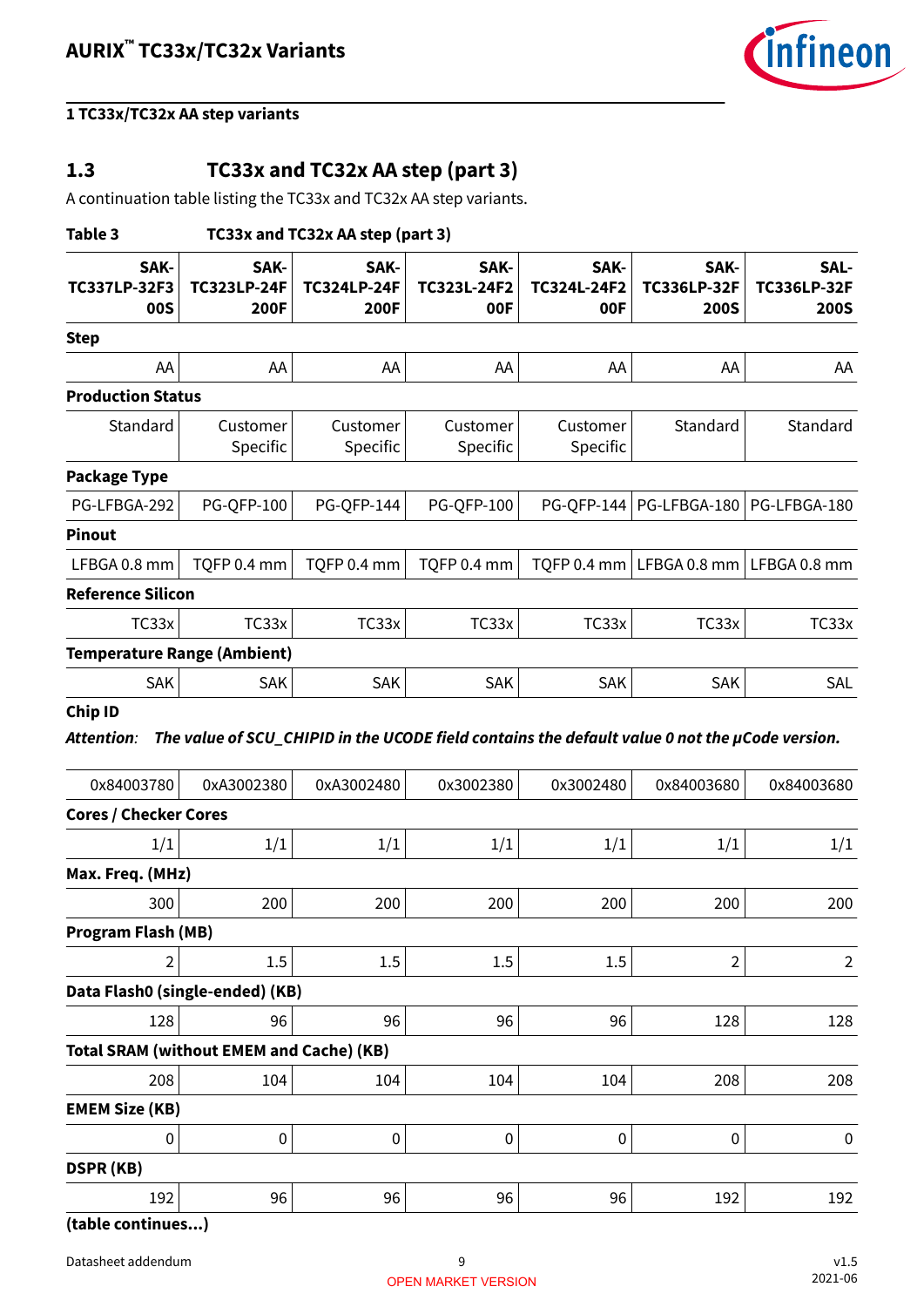

#### **Table 3 (continued) TC33x and TC32x AA step (part 3) SAK-TC337LP-32F3 00S SAK-TC323LP-24F 200F SAK-TC324LP-24F 200F SAK-TC323L-24F2 00F SAK-TC324L-24F2 00F SAK-TC336LP-32F 200S SAL-TC336LP-32F 200S DLMU (KB)** 8 in CPU0 0 0 0 0 8 in CPU0 8 in CPU0 **PSPR (KB)** 8 in CPU0 8 in CPU0 8 in CPU0 8 in CPU0 8 in CPU0 8 in CPU0 8 in CPU0 **LMU (KB)**  $\begin{array}{ccccccc} \vert & & & \vert & 0 \vert & & & \vert & 0 \vert & & & \vert & 0 \vert & & & \vert & 0 \vert & & & \vert & 0 \vert & & & \vert & 0 \vert & & & \vert & 0 \vert & & & \vert & 0 \vert & & & \vert & 0 \vert & & & \vert & 0 \vert & & & \vert & 0 \vert & & & \vert & 0 \vert & & & \vert & 0 \vert & & & \vert & 0 \vert & & & \vert & 0 \vert & & & \vert & 0 \vert & & & \vert & 0 \vert & & & \vert & 0 \vert & & & \vert & 0 \vert & & & \vert & 0 \vert & & & \vert & 0 \vert$ **DAM (KB)** 0 0 0 0 0 0 0 **AMU**3) No No No No No No No No No **ADC (Primary Groups/Channels)**  $2/16 \hspace{1cm} 2/15 \hspace{1cm} 2/16 \hspace{1cm} 2/16 \hspace{1cm} 2/16 \hspace{1cm} 2/16$ **ADC (Secondary Groups/Channels)** 2/28 1/15 2/26 1/15 2/26 2/26 2/26 **ADC (Fast Compare Channels)**  $\begin{array}{ccccccc} \vert & & & \vert & 0 \vert & & & \vert & 0 \vert & & & \vert & 0 \vert & & & \vert & 0 \vert & & & \vert & 0 \vert & & & \vert & 0 \vert & & & \vert & 0 \vert & & & \vert & 0 \vert & & & \vert & 0 \vert & & & \vert & 0 \vert & & & \vert & 0 \vert & & & \vert & 0 \vert & & & \vert & 0 \vert & & & \vert & 0 \vert & & & \vert & 0 \vert & & & \vert & 0 \vert & & & \vert & 0 \vert & & & \vert & 0 \vert & & & \vert & 0 \vert & & & \vert & 0 \vert & & & \vert & 0 \vert$ **ADC (EDSADC Channels)**  $\begin{array}{ccccccc} \vert & & & \vert & 0 \vert & & & \vert & 0 \vert & & & \vert & 0 \vert & & & \vert & 0 \vert & & & \vert & 0 \vert & & & \vert & 0 \vert & & & \vert & 0 \vert & & & \vert & 0 \vert & & & \vert & 0 \vert & & & \vert & 0 \vert & & & \vert & 0 \vert & & & \vert & 0 \vert & & & \vert & 0 \vert & & & \vert & 0 \vert & & & \vert & 0 \vert & & & \vert & 0 \vert & & & \vert & 0 \vert & & & \vert & 0 \vert & & & \vert & 0 \vert & & & \vert & 0 \vert & & & \vert & 0 \vert$ **CAN (Modules/Nodes)**  $2/8$  2/6 2/6 2/6 2/6 2/6 2/8 2/8 **FlexRay (Modules/Channels)**  $1/2$  0 0 0 0 1/2  $1/2$ **HSSL Modules** 0 0 0 0 0 0 0 **ASCLIN Modules / with ASC & LIN / with 3-wire SPI** 12/12/10 5/5/5 6/6/6 5/5/5 6/6/6 12/12/10 12/12/10 **QSPI Modules / with LVDS**  $4/0 \hspace{2cm} 4/0 \hspace{2cm} 4/0 \hspace{2cm} 4/0 \hspace{2cm} 4/0$ **SENT Channels**  $\begin{array}{ccc} \vert 6 \vert \hspace{1.8cm} \vert & \vert 6 \vert \hspace{1.8cm} \vert & \vert 6 \vert \hspace{1.8cm} \vert & \vert 6 \vert \hspace{1.8cm} \vert & \vert 6 \vert \end{array}$ **(table continues...)**

<sup>3</sup> AMU is abbreviated as ASC Modeling Unit. For Additional details about AMU, Contact an Infineon Representative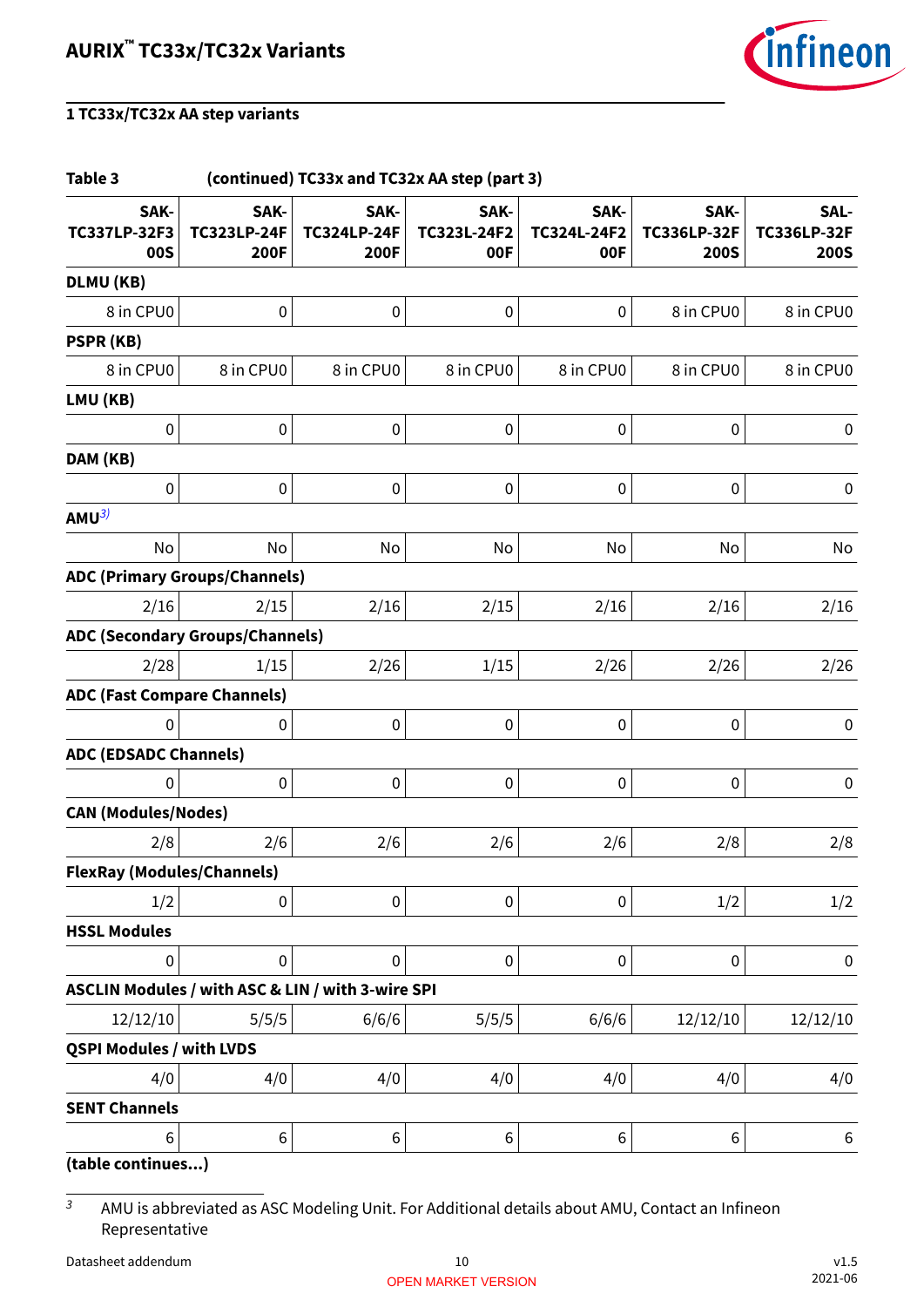

| Table 3<br>(continued) TC33x and TC32x AA step (part 3) |                                    |                                           |                            |                            |                                           |                                           |
|---------------------------------------------------------|------------------------------------|-------------------------------------------|----------------------------|----------------------------|-------------------------------------------|-------------------------------------------|
| SAK-<br><b>TC337LP-32F3</b><br>00S                      | SAK-<br><b>TC323LP-24F</b><br>200F | SAK-<br><b>TC324LP-24F</b><br><b>200F</b> | SAK-<br>TC323L-24F2<br>00F | SAK-<br>TC324L-24F2<br>00F | SAK-<br><b>TC336LP-32F</b><br><b>200S</b> | SAL-<br><b>TC336LP-32F</b><br><b>200S</b> |
| <b>MSC Modules</b>                                      |                                    |                                           |                            |                            |                                           |                                           |
| 0                                                       | 0                                  | 0                                         | $\pmb{0}$                  | $\pmb{0}$                  | $\pmb{0}$                                 | $\pmb{0}$                                 |
| <b>PSI5 Channels</b>                                    |                                    |                                           |                            |                            |                                           |                                           |
| 0                                                       | 0                                  | $\pmb{0}$                                 | $\pmb{0}$                  | $\pmb{0}$                  | $\pmb{0}$                                 | $\pmb{0}$                                 |
| <b>PSI5-S Module</b>                                    |                                    |                                           |                            |                            |                                           |                                           |
| No                                                      | No                                 | No                                        | No                         | No                         | No                                        | No                                        |
| <b>SDMMC Module</b>                                     |                                    |                                           |                            |                            |                                           |                                           |
| No                                                      | No                                 | No                                        | No                         | <b>No</b>                  | No                                        | No                                        |
| Max. Ethernet Availability: 1GBit/100Mbit/No            |                                    |                                           |                            |                            |                                           |                                           |
| <b>No</b>                                               | No                                 | No                                        | No                         | No                         | No                                        | No                                        |
| <b>MCDS Availability</b>                                |                                    |                                           |                            |                            |                                           |                                           |
| No                                                      | No                                 | No                                        | No                         | No                         | No                                        | No                                        |
| <b>ADAS Cluster Available</b>                           |                                    |                                           |                            |                            |                                           |                                           |
| No                                                      | No                                 | No                                        | No                         | No                         | No                                        | No                                        |
| <b>CIF</b>                                              |                                    |                                           |                            |                            |                                           |                                           |
| No                                                      | No                                 | No                                        | No                         | No                         | No                                        | No                                        |
| <b>HSM Available</b>                                    |                                    |                                           |                            |                            |                                           |                                           |
| Yes                                                     | Yes                                | Yes                                       | No                         | No                         | Yes                                       | Yes                                       |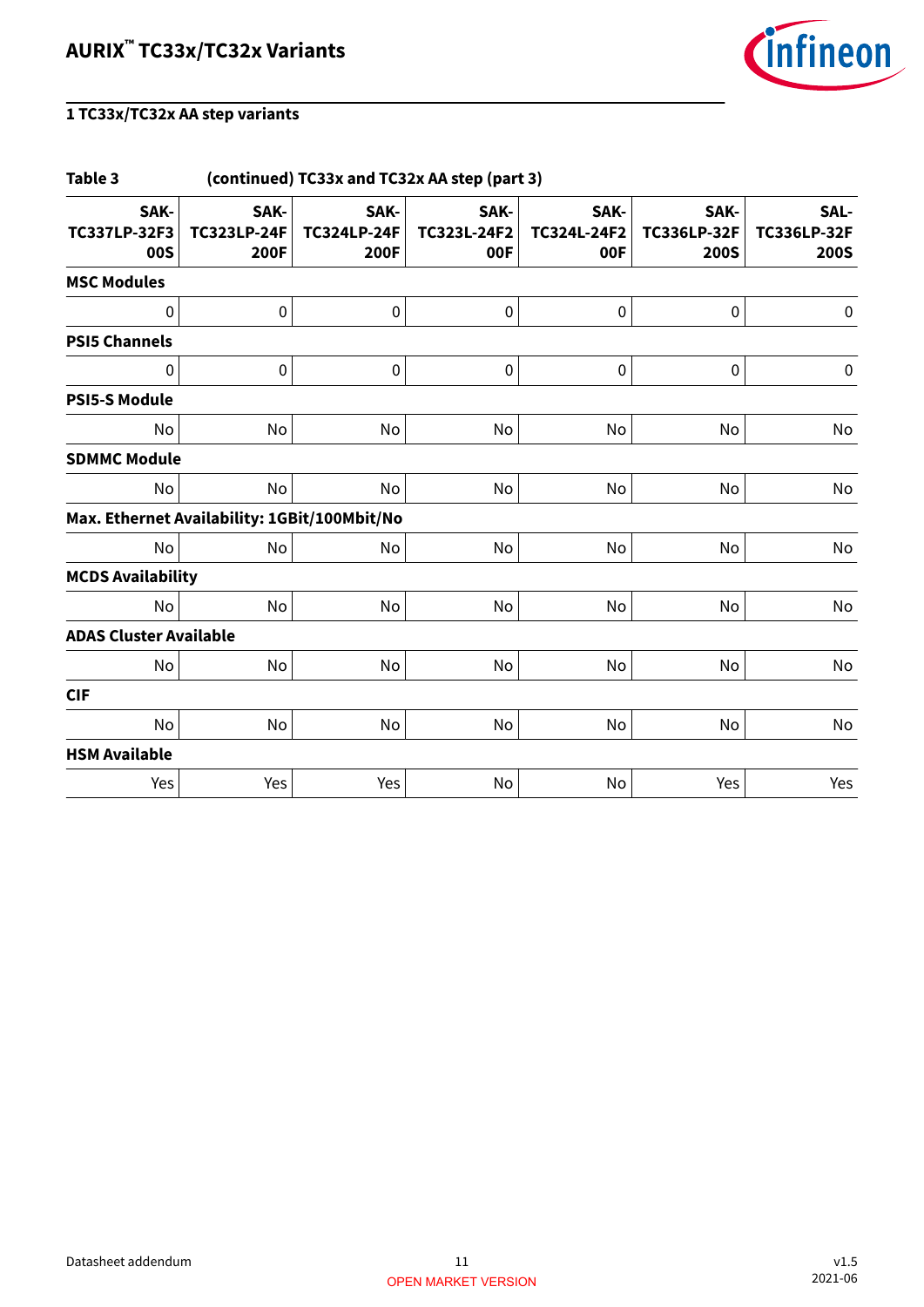

### <span id="page-11-0"></span>**1.4 TC33x and TC32x AA step (part 4)**

A continuation table listing the TC33x and TC32x AA step variants.

| Table 4                                         |                                    | TC33x and TC32x AA step (part 4)   |                                           |                                                                                                              |                            |                            |
|-------------------------------------------------|------------------------------------|------------------------------------|-------------------------------------------|--------------------------------------------------------------------------------------------------------------|----------------------------|----------------------------|
| SAK-<br>TC336LP-32F3<br><b>00S</b>              | SAL-<br><b>TC323LP-16F</b><br>160F | SAL-<br><b>TC324LP-16F</b><br>160F | SAL-<br><b>TC322LP-16F</b><br><b>160F</b> | SAL-<br><b>TC327LP-16F</b><br><b>160S</b>                                                                    | SAK-<br>TC333L-32F2<br>00F | SAK-<br>TC334L-32F2<br>00F |
| <b>Step</b>                                     |                                    |                                    |                                           |                                                                                                              |                            |                            |
| AA                                              | AA                                 | AA                                 | AA                                        | AA                                                                                                           | AA                         | AA                         |
| <b>Production Status</b>                        |                                    |                                    |                                           |                                                                                                              |                            |                            |
| Standard                                        | Standard                           | Standard                           | Standard                                  | Standard                                                                                                     | Customer<br>Specific       | Customer<br>Specific       |
| <b>Package Type</b>                             |                                    |                                    |                                           |                                                                                                              |                            |                            |
| PG-LFBGA-180                                    | <b>PG-QFP-100</b>                  | <b>PG-QFP-144</b>                  | <b>PG-QFP-80</b>                          | PG-LFBGA-292                                                                                                 | <b>PG-QFP-100</b>          | <b>PG-QFP-144</b>          |
| <b>Pinout</b>                                   |                                    |                                    |                                           |                                                                                                              |                            |                            |
| LFBGA 0.8 mm                                    | TQFP 0.4 mm                        | TQFP 0.4 mm                        | TQFP 0.4 mm                               | LFBGA 0.8 mm                                                                                                 | TQFP 0.4 mm                | TQFP 0.4 mm                |
| <b>Reference Silicon</b>                        |                                    |                                    |                                           |                                                                                                              |                            |                            |
| TC33x                                           | TC33x                              | TC33x                              | TC33x                                     | TC33x                                                                                                        | TC33x                      | TC33x                      |
| <b>Temperature Range (Ambient)</b>              |                                    |                                    |                                           |                                                                                                              |                            |                            |
| SAK                                             | SAL                                | <b>SAL</b>                         | <b>SAL</b>                                | SAL                                                                                                          | SAK                        | <b>SAK</b>                 |
| Attention:<br>0xA4003680                        | 0x82002380                         | 0x82002480                         | 0x82002280                                | The value of SCU_CHIPID in the UCODE field contains the default value 0 not the µCode version.<br>0x82002780 | 0x4003380                  | 0x4003480                  |
| <b>Cores / Checker Cores</b>                    |                                    |                                    |                                           |                                                                                                              |                            |                            |
| 1/1                                             | 1/1                                | 1/1                                | 1/1                                       | 1/1                                                                                                          | 1/1                        | 1/1                        |
| Max. Freq. (MHz)                                |                                    |                                    |                                           |                                                                                                              |                            |                            |
| 300                                             | 160                                | 160                                | 160                                       | 160                                                                                                          | 200                        | 200                        |
| <b>Program Flash (MB)</b>                       |                                    |                                    |                                           |                                                                                                              |                            |                            |
| 2                                               | $\mathbf{1}$                       | $\mathbf{1}$                       | $\mathbf 1$                               | $\mathbf{1}$                                                                                                 | $\overline{2}$             | $\overline{2}$             |
| Data Flash0 (single-ended) (KB)                 |                                    |                                    |                                           |                                                                                                              |                            |                            |
| 128                                             | 96                                 | 96                                 | 96                                        | 96                                                                                                           | 128                        | 128                        |
| <b>Total SRAM (without EMEM and Cache) (KB)</b> |                                    |                                    |                                           |                                                                                                              |                            |                            |
| 208                                             | 104                                | 104                                | 104                                       | 104                                                                                                          | 208                        | 208                        |
| <b>EMEM Size (KB)</b>                           |                                    |                                    |                                           |                                                                                                              |                            |                            |
| 0                                               | $\boldsymbol{0}$                   | $\pmb{0}$                          | $\pmb{0}$                                 | $\boldsymbol{0}$                                                                                             | $\boldsymbol{0}$           | 0                          |
| <b>DSPR (KB)</b>                                |                                    |                                    |                                           |                                                                                                              |                            |                            |
| 192                                             | 96                                 | 96                                 | 96                                        | 96                                                                                                           | 192                        | 192                        |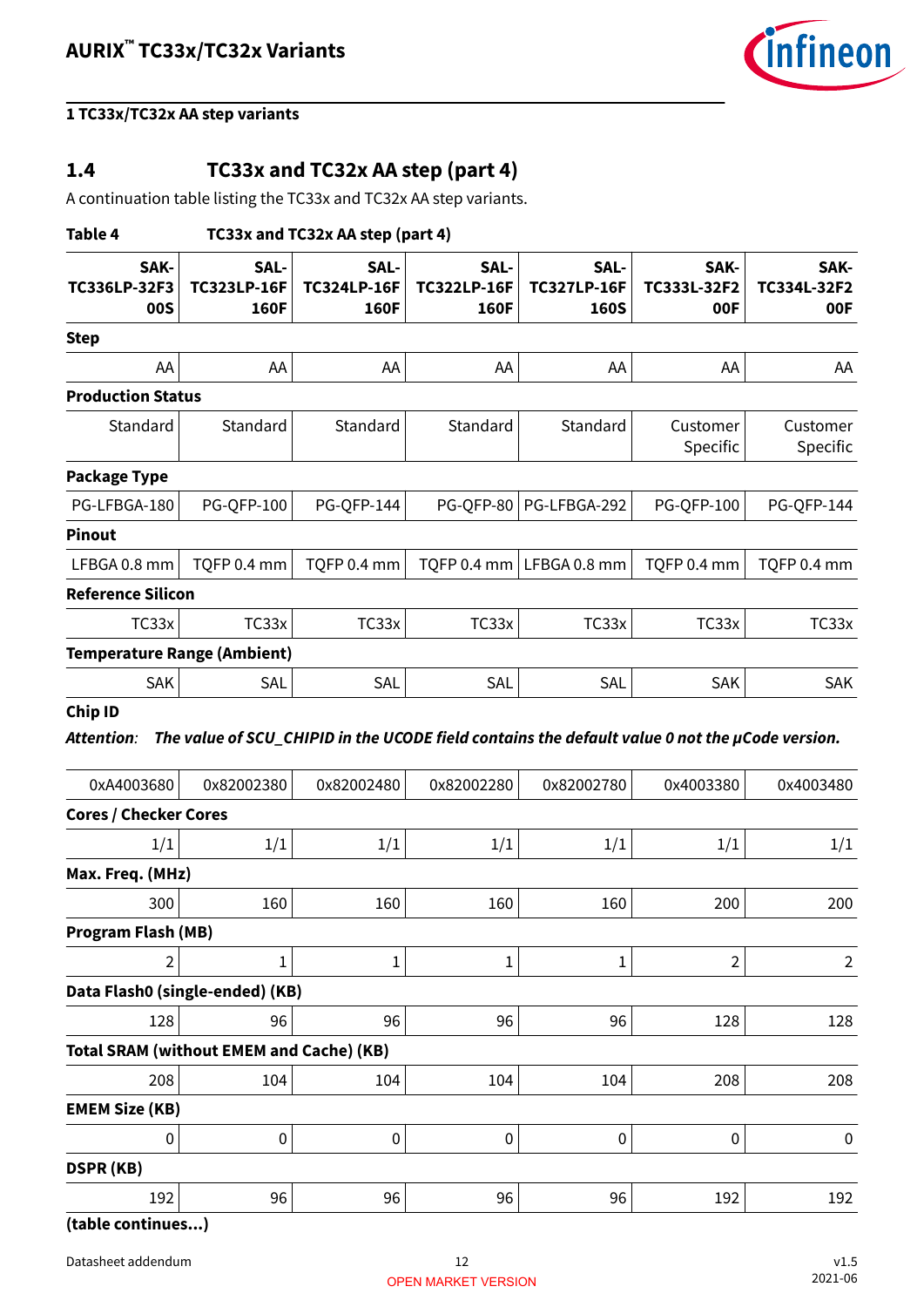

#### **Table 4 (continued) TC33x and TC32x AA step (part 4) SAK-TC336LP-32F3 00S SAL-TC323LP-16F 160F SAL-TC324LP-16F 160F SAL-TC322LP-16F 160F SAL-TC327LP-16F 160S SAK-TC333L-32F2 00F SAK-TC334L-32F2 00F DLMU (KB)** 8 in CPU0 0 0 0 0 8 in CPU0 8 in CPU0 **PSPR (KB)** 8 in CPU0 8 in CPU0 8 in CPU0 8 in CPU0 8 in CPU0 8 in CPU0 8 in CPU0 **LMU (KB)**  $\begin{array}{ccccccc} \vert & & & \vert & 0 \vert & & & \vert & 0 \vert & & & \vert & 0 \vert & & & \vert & 0 \vert & & & \vert & 0 \vert & & & \vert & 0 \vert & & & \vert & 0 \vert & & & \vert & 0 \vert & & & \vert & 0 \vert & & & \vert & 0 \vert & & & \vert & 0 \vert & & & \vert & 0 \vert & & & \vert & 0 \vert & & & \vert & 0 \vert & & & \vert & 0 \vert & & & \vert & 0 \vert & & & \vert & 0 \vert & & & \vert & 0 \vert & & & \vert & 0 \vert & & & \vert & 0 \vert & & & \vert & 0 \vert$ **DAM (KB)** 0 0 0 0 0 0 0  $AMU<sup>4</sup>$ No No No No No No No No No **ADC (Primary Groups/Channels)** 2/16  $2/15$  2/16 2/9 2/16 2/16 2/15 2/16 **ADC (Secondary Groups/Channels)** 2/26  $1/15$  2/26  $1/8$  2/28  $1/15$  2/26 **ADC (Fast Compare Channels)**  $\begin{array}{ccccccc} \vert & & & \vert & 0 \vert & & & \vert & 0 \vert & & & \vert & 0 \vert & & & \vert & 0 \vert & & & \vert & 0 \vert & & & \vert & 0 \vert & & & \vert & 0 \vert & & & \vert & 0 \vert & & & \vert & 0 \vert & & & \vert & 0 \vert & & & \vert & 0 \vert & & & \vert & 0 \vert & & & \vert & 0 \vert & & & \vert & 0 \vert & & & \vert & 0 \vert & & & \vert & 0 \vert & & & \vert & 0 \vert & & & \vert & 0 \vert & & & \vert & 0 \vert & & & \vert & 0 \vert & & & \vert & 0 \vert$ **ADC (EDSADC Channels)**  $\begin{array}{ccccccc} \vert & & & \vert & 0 \vert & & & \vert & 0 \vert & & & \vert & 0 \vert & & & \vert & 0 \vert & & & \vert & 0 \vert & & & \vert & 0 \vert & & & \vert & 0 \vert & & & \vert & 0 \vert & & & \vert & 0 \vert & & & \vert & 0 \vert & & & \vert & 0 \vert & & & \vert & 0 \vert & & & \vert & 0 \vert & & & \vert & 0 \vert & & & \vert & 0 \vert & & & \vert & 0 \vert & & & \vert & 0 \vert & & & \vert & 0 \vert & & & \vert & 0 \vert & & & \vert & 0 \vert & & & \vert & 0 \vert$ **CAN (Modules/Nodes)** 2/8 2/6 2/6 2/6 2/6 2/6 2/2x4 **FlexRay (Modules/Channels)**  $1/2$  0 0 0 0 1/2  $1/2$  1/1x2 **HSSL Modules** 0 0 0 0 0 0 0 **ASCLIN Modules / with ASC & LIN / with 3-wire SPI** 12/12/10 5/5/5 6/6/6 5/5/5 6/6/6 5/5/5 12/12/10 **QSPI Modules / with LVDS**  $4/0 \hspace{2cm} 4/0 \hspace{2cm} 4/0 \hspace{2cm} 3/0 \hspace{2cm} 4/0 \hspace{2cm} 4/0 \hspace{2cm} 4/0$ **SENT Channels**  $\begin{array}{ccc} \vert 6 \vert \hspace{1.8cm} \vert & \vert 6 \vert \hspace{1.8cm} \vert & \vert 6 \vert \hspace{1.8cm} \vert & \vert 6 \vert \hspace{1.8cm} \vert & \vert 6 \vert \end{array}$

**(table continues...)**

4 AMU is abbreviated as ASC Modeling Unit. For Additional details about AMU, Contact an Infineon Representative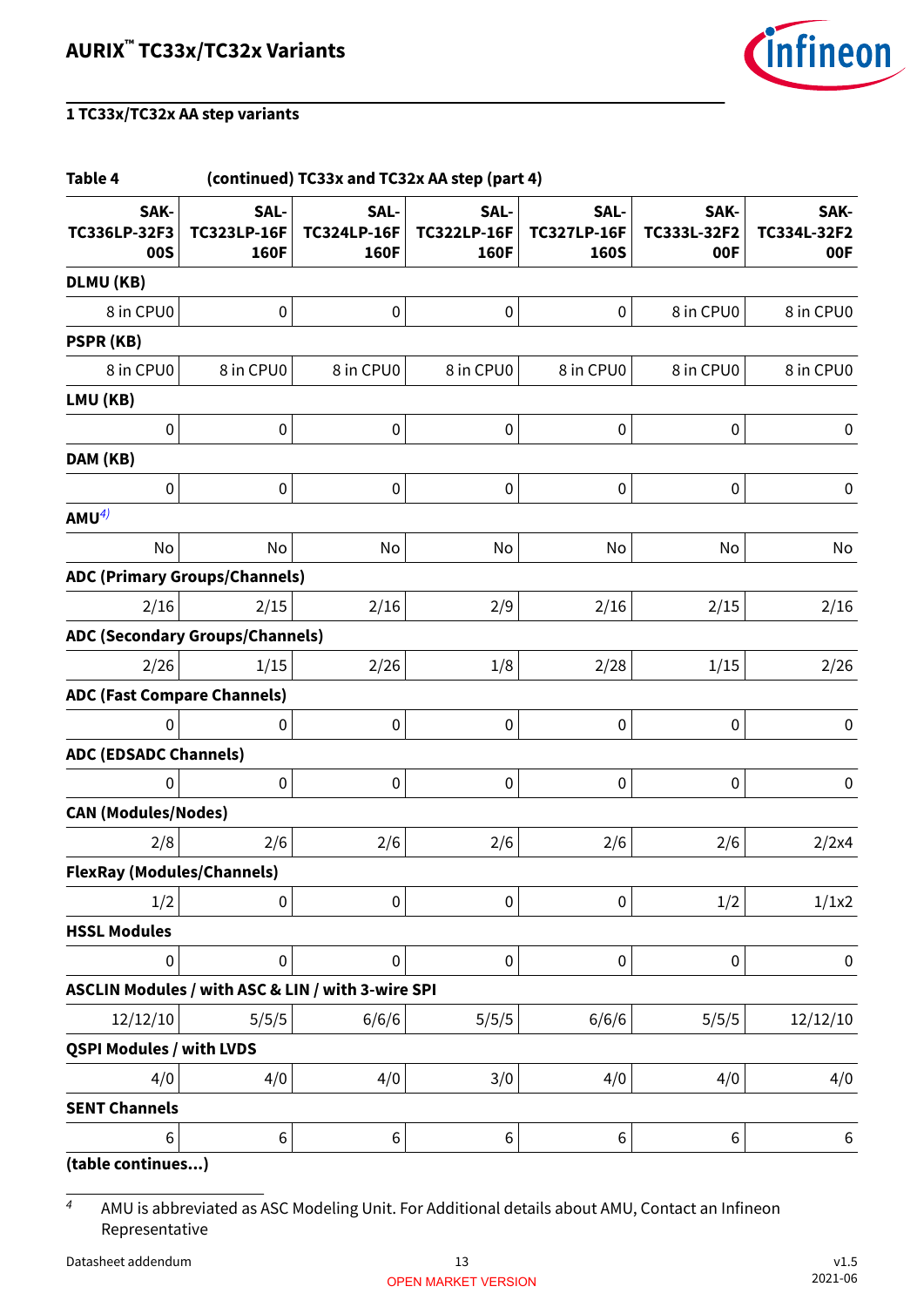

| Table 4                                      | (continued) TC33x and TC32x AA step (part 4) |                                           |                                    |                                           |                            |                            |  |  |
|----------------------------------------------|----------------------------------------------|-------------------------------------------|------------------------------------|-------------------------------------------|----------------------------|----------------------------|--|--|
| SAK-<br>TC336LP-32F3<br>00S                  | SAL-<br><b>TC323LP-16F</b><br>160F           | SAL-<br><b>TC324LP-16F</b><br><b>160F</b> | SAL-<br><b>TC322LP-16F</b><br>160F | SAL-<br><b>TC327LP-16F</b><br><b>160S</b> | SAK-<br>TC333L-32F2<br>00F | SAK-<br>TC334L-32F2<br>00F |  |  |
| <b>MSC Modules</b>                           |                                              |                                           |                                    |                                           |                            |                            |  |  |
| 0                                            | 0                                            | 0                                         | $\pmb{0}$                          | $\pmb{0}$                                 | $\pmb{0}$                  | $\pmb{0}$                  |  |  |
| <b>PSI5 Channels</b>                         |                                              |                                           |                                    |                                           |                            |                            |  |  |
| 0                                            | 0                                            | $\pmb{0}$                                 | $\pmb{0}$                          | $\pmb{0}$                                 | $\pmb{0}$                  | $\pmb{0}$                  |  |  |
| <b>PSI5-S Module</b>                         |                                              |                                           |                                    |                                           |                            |                            |  |  |
| No                                           | No                                           | No                                        | No                                 | No                                        | No                         | No                         |  |  |
| <b>SDMMC Module</b>                          |                                              |                                           |                                    |                                           |                            |                            |  |  |
| No                                           | No                                           | No                                        | No                                 | <b>No</b>                                 | No                         | No                         |  |  |
| Max. Ethernet Availability: 1GBit/100Mbit/No |                                              |                                           |                                    |                                           |                            |                            |  |  |
| <b>No</b>                                    | No                                           | No                                        | No                                 | No                                        | No                         | No                         |  |  |
| <b>MCDS Availability</b>                     |                                              |                                           |                                    |                                           |                            |                            |  |  |
| No                                           | No                                           | No                                        | No                                 | No                                        | No                         | No                         |  |  |
| <b>ADAS Cluster Available</b>                |                                              |                                           |                                    |                                           |                            |                            |  |  |
| No                                           | No                                           | No                                        | No                                 | No                                        | No                         | No                         |  |  |
| <b>CIF</b>                                   |                                              |                                           |                                    |                                           |                            |                            |  |  |
| No                                           | No                                           | No                                        | No                                 | No                                        | No                         | No                         |  |  |
| <b>HSM Available</b>                         |                                              |                                           |                                    |                                           |                            |                            |  |  |
| Yes                                          | Yes                                          | Yes                                       | Yes                                | Yes                                       | No                         | No                         |  |  |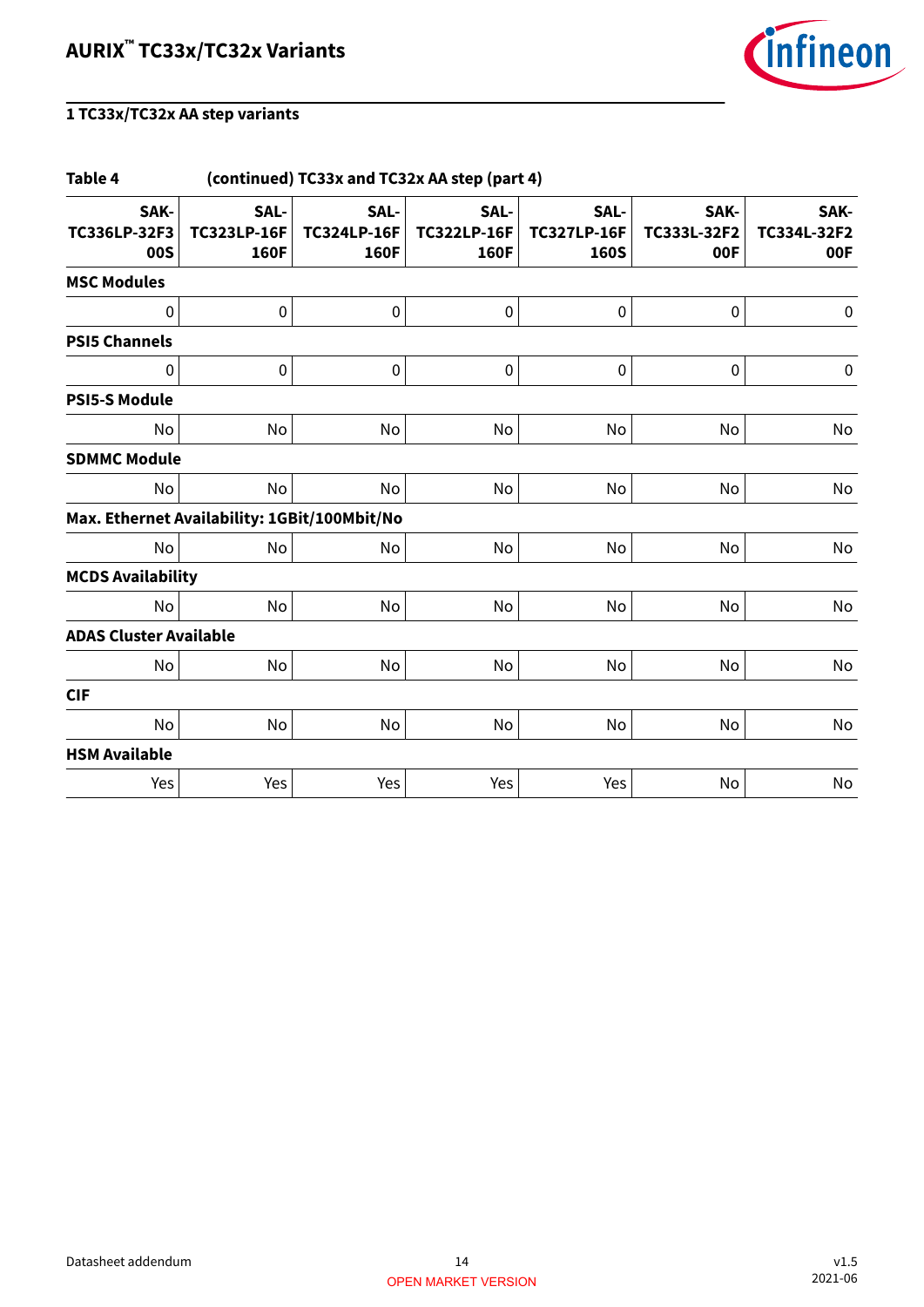

### <span id="page-14-0"></span>**1.5 TC33x and TC32x AA step (part 5)**

A continuation table listing the TC33x and TC32x AA step variants.

| Table 5                                                |                            | TC33x and TC32x AA step (part 5)   |                                                                                                |                                    |                                    |                                    |
|--------------------------------------------------------|----------------------------|------------------------------------|------------------------------------------------------------------------------------------------|------------------------------------|------------------------------------|------------------------------------|
| SAL-<br>TC333L-32F20<br>0F                             | SAL-<br>TC334L-32F2<br>00F | SAL-<br><b>TC337LP-32F</b><br>300S | SAL-<br><b>TC336LP-32F</b><br>300S                                                             | SAL-<br><b>TC334LP-32F</b><br>300F | SAL-<br><b>TC333LP-32F</b><br>300F | SAL-<br><b>TC332LP-32F</b><br>300F |
| <b>Step</b>                                            |                            |                                    |                                                                                                |                                    |                                    |                                    |
| AA                                                     | AA                         | AA                                 | AA                                                                                             | AA                                 | AA                                 | AA                                 |
| <b>Production Status</b>                               |                            |                                    |                                                                                                |                                    |                                    |                                    |
| Customer<br>Specific                                   | Customer<br>Specific       | Standard                           | Standard                                                                                       | Standard                           | Standard                           | Standard                           |
| <b>Package Type</b>                                    |                            |                                    |                                                                                                |                                    |                                    |                                    |
| <b>PG-QFP-100</b>                                      | PG-QFP-144                 | PG-LFBGA-292                       | PG-LFBGA-180                                                                                   | <b>PG-QFP-144</b>                  | <b>PG-QFP-100</b>                  | PG-QFP-80                          |
| <b>Pinout</b>                                          |                            |                                    |                                                                                                |                                    |                                    |                                    |
| TQFP 0.4 mm                                            | TQFP 0.4 mm                | LFBGA 0.8 mm $ $ LFBGA 0.8 mm      |                                                                                                | TQFP 0.4 mm                        | TQFP 0.4 mm                        | TQFP 0.4 mm                        |
| <b>Reference Silicon</b>                               |                            |                                    |                                                                                                |                                    |                                    |                                    |
| TC33x                                                  | TC33x                      | TC33x                              | TC33x                                                                                          | TC33x                              | TC33x                              | TC33x                              |
| <b>Temperature Range (Ambient)</b>                     |                            |                                    |                                                                                                |                                    |                                    |                                    |
| SAL                                                    | SAL                        | SAL                                | SAL                                                                                            | SAL                                | SAL                                | SAL                                |
| Attention:<br>0x4003380                                | 0x4003480                  | 0x84003780                         | The value of SCU_CHIPID in the UCODE field contains the default value 0 not the µCode version. |                                    |                                    |                                    |
| <b>Cores / Checker Cores</b>                           |                            |                                    |                                                                                                |                                    |                                    |                                    |
| 1/1                                                    |                            |                                    | 0xA4003680                                                                                     | 0x84003480                         | 0x84003380                         | 0x84003280                         |
|                                                        |                            |                                    |                                                                                                |                                    |                                    |                                    |
|                                                        | 1/1                        | 1/1                                | 1/1                                                                                            | 1/1                                | 1/1                                | 1/1                                |
| 200                                                    | 200                        | 300                                | 300                                                                                            | 300                                | 300                                | 300                                |
| Max. Freq. (MHz)<br><b>Program Flash (MB)</b>          |                            |                                    |                                                                                                |                                    |                                    |                                    |
| 2                                                      | $\overline{2}$             | $\overline{\mathbf{c}}$            | $\overline{2}$                                                                                 | 2                                  | $\overline{2}$                     | $\overline{2}$                     |
| Data Flash0 (single-ended) (KB)                        |                            |                                    |                                                                                                |                                    |                                    |                                    |
| 128                                                    | 128                        | 128                                | 128                                                                                            | 128                                | 128                                | 128                                |
|                                                        |                            |                                    |                                                                                                |                                    |                                    |                                    |
| <b>Total SRAM (without EMEM and Cache) (KB)</b><br>208 | 208                        | 208                                | 208                                                                                            | 208                                | 208                                | 208                                |
| <b>EMEM Size (KB)</b>                                  |                            |                                    |                                                                                                |                                    |                                    |                                    |
| 0                                                      | $\boldsymbol{0}$           | $\pmb{0}$                          | $\pmb{0}$                                                                                      | 0                                  | $\pmb{0}$                          | $\boldsymbol{0}$                   |
| <b>DSPR (KB)</b>                                       |                            |                                    |                                                                                                |                                    |                                    |                                    |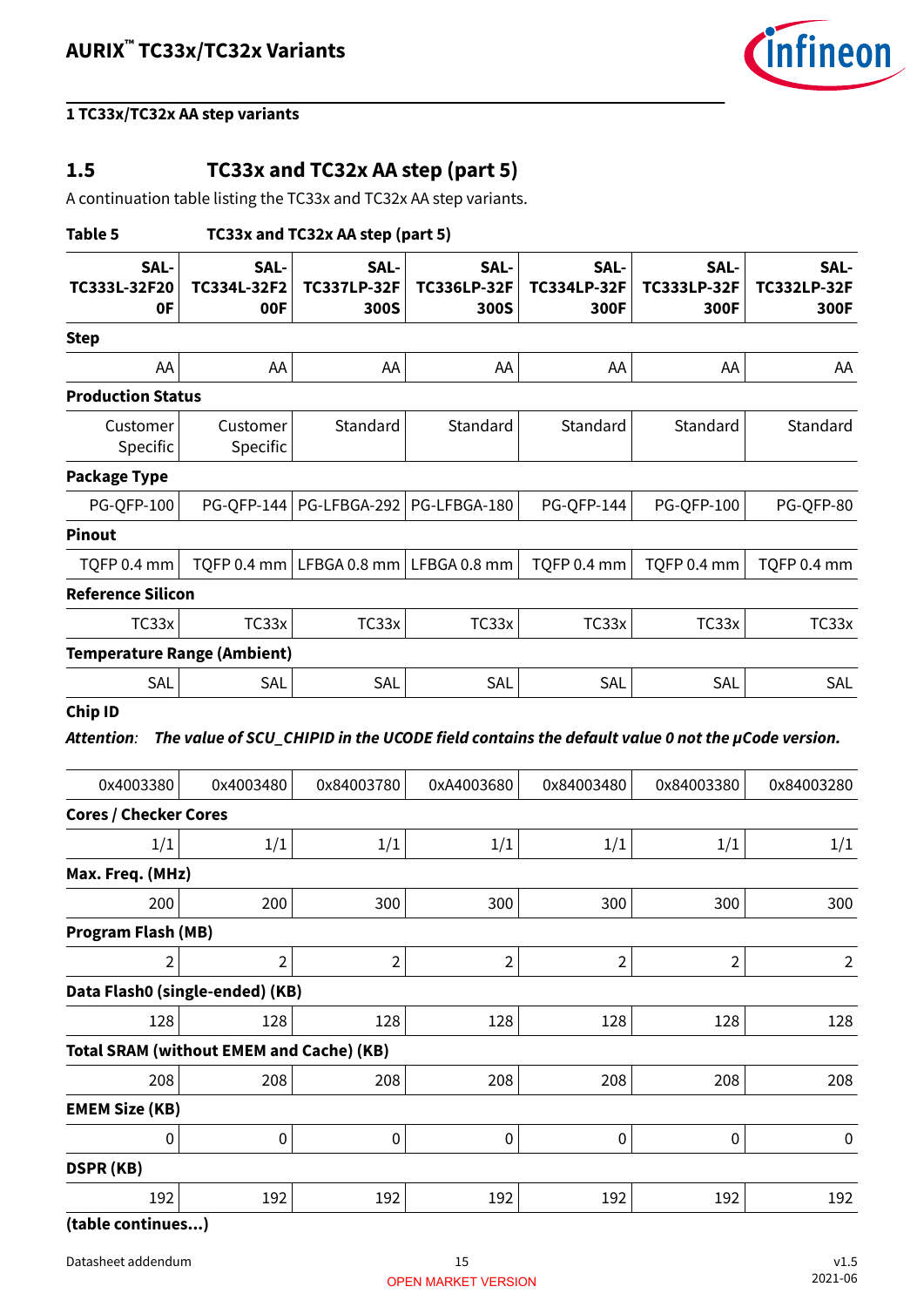

#### **Table 5 (continued) TC33x and TC32x AA step (part 5) SAL-TC333L-32F20 0F SAL-TC334L-32F2 00F SAL-TC337LP-32F 300S SAL-TC336LP-32F 300S SAL-TC334LP-32F 300F SAL-TC333LP-32F 300F SAL-TC332LP-32F 300F DLMU (KB)** 8 in CPU0  $\vert$  8 in CPU0  $\vert$  8 in CPU0  $\vert$  8 in CPU0  $\vert$  8 in CPU0  $\vert$  8 in CPU0 8 in CPU0 **PSPR (KB)** 8 in CPU0 8 in CPU0 8 in CPU0 8 in CPU0 8 in CPU0 8 in CPU0 8 in CPU0 **LMU (KB)**  $\begin{array}{ccccccc} \vert & & & \vert & 0 \vert & & & \vert & 0 \vert & & & \vert & 0 \vert & & & \vert & 0 \vert & & & \vert & 0 \vert & & & \vert & 0 \vert & & & \vert & 0 \vert & & & \vert & 0 \vert & & & \vert & 0 \vert & & & \vert & 0 \vert & & & \vert & 0 \vert & & & \vert & 0 \vert & & & \vert & 0 \vert & & & \vert & 0 \vert & & & \vert & 0 \vert & & & \vert & 0 \vert & & & \vert & 0 \vert & & & \vert & 0 \vert & & & \vert & 0 \vert & & & \vert & 0 \vert & & & \vert & 0 \vert$ **DAM (KB)** 0 0 0 0 0 0 0 **AMU**5) No No No No No No No No No **ADC (Primary Groups/Channels)**  $2/15$  2/16 2/16 2/16 2/16 2/16 2/15 2/9 **ADC (Secondary Groups/Channels)**  $1/15$  2/26 2/28 2/26 2/26  $1/15$   $1/8$ **ADC (Fast Compare Channels)**  $\begin{array}{ccccccc} \vert & & & \vert & 0 \vert & & & \vert & 0 \vert & & & \vert & 0 \vert & & & \vert & 0 \vert & & & \vert & 0 \vert & & & \vert & 0 \vert & & & \vert & 0 \vert & & & \vert & 0 \vert & & & \vert & 0 \vert & & & \vert & 0 \vert & & & \vert & 0 \vert & & & \vert & 0 \vert & & & \vert & 0 \vert & & & \vert & 0 \vert & & & \vert & 0 \vert & & & \vert & 0 \vert & & & \vert & 0 \vert & & & \vert & 0 \vert & & & \vert & 0 \vert & & & \vert & 0 \vert & & & \vert & 0 \vert$ **ADC (EDSADC Channels)**  $\begin{array}{ccccccc} \vert & & & \vert & 0 \vert & & & \vert & 0 \vert & & & \vert & 0 \vert & & & \vert & 0 \vert & & & \vert & 0 \vert & & & \vert & 0 \vert & & & \vert & 0 \vert & & & \vert & 0 \vert & & & \vert & 0 \vert & & & \vert & 0 \vert & & & \vert & 0 \vert & & & \vert & 0 \vert & & & \vert & 0 \vert & & & \vert & 0 \vert & & & \vert & 0 \vert & & & \vert & 0 \vert & & & \vert & 0 \vert & & & \vert & 0 \vert & & & \vert & 0 \vert & & & \vert & 0 \vert & & & \vert & 0 \vert$ **CAN (Modules/Nodes)**  $2/6 \begin{vmatrix} 2/2x4 \end{vmatrix}$   $2/8 \begin{vmatrix} 2/8 \end{vmatrix}$   $2/6 \begin{vmatrix} 2/6 \end{vmatrix}$   $2/6$ **FlexRay (Modules/Channels)**  $1/2$  1/1x2 1/2 1/2 1/2 1/2 1/2 **HSSL Modules** 0 0 0 0 0 0 0 **ASCLIN Modules / with ASC & LIN / with 3-wire SPI** 5/5/5 12/12/10 12/12/10 12/12/10 12/12/10 5/5/5 5/5/5 **QSPI Modules / with LVDS**  $4/0 \hspace{2cm} 4/0 \hspace{2cm} 4/0 \hspace{2cm} 3/0$ **SENT Channels**  $\begin{array}{ccc} \vert 6 \vert \hspace{1.8cm} \vert & \vert 6 \vert \hspace{1.8cm} \vert & \vert 6 \vert \hspace{1.8cm} \vert & \vert 6 \vert \hspace{1.8cm} \vert & \vert 6 \vert \end{array}$ **(table continues...)**

 $5$  AMU is abbreviated as ASC Modeling Unit. For Additional details about AMU, Contact an Infineon Representative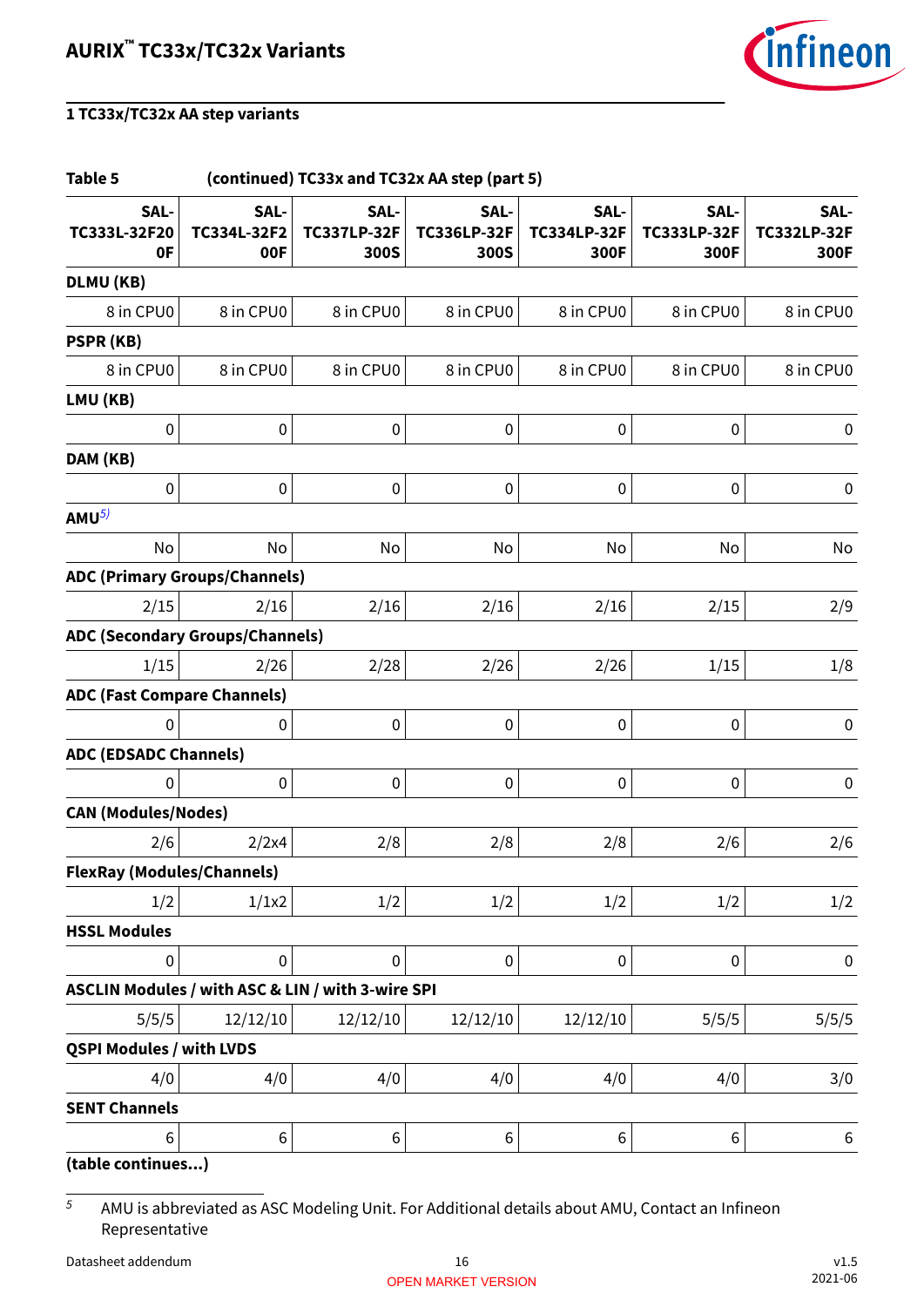

| Table 5<br>(continued) TC33x and TC32x AA step (part 5) |                            |                                    |                                    |                                    |                                    |                                    |  |  |
|---------------------------------------------------------|----------------------------|------------------------------------|------------------------------------|------------------------------------|------------------------------------|------------------------------------|--|--|
| SAL-<br>TC333L-32F20<br>0F                              | SAL-<br>TC334L-32F2<br>00F | SAL-<br><b>TC337LP-32F</b><br>300S | SAL-<br><b>TC336LP-32F</b><br>300S | SAL-<br><b>TC334LP-32F</b><br>300F | SAL-<br><b>TC333LP-32F</b><br>300F | SAL-<br><b>TC332LP-32F</b><br>300F |  |  |
| <b>MSC Modules</b>                                      |                            |                                    |                                    |                                    |                                    |                                    |  |  |
| $\mathbf 0$                                             | $\pmb{0}$                  | 0                                  | $\pmb{0}$                          | $\pmb{0}$                          | $\pmb{0}$                          | 0                                  |  |  |
| <b>PSI5 Channels</b>                                    |                            |                                    |                                    |                                    |                                    |                                    |  |  |
| $\pmb{0}$                                               | $\pmb{0}$                  | 0                                  | $\pmb{0}$                          | $\pmb{0}$                          | $\pmb{0}$                          | $\pmb{0}$                          |  |  |
| <b>PSI5-S Module</b>                                    |                            |                                    |                                    |                                    |                                    |                                    |  |  |
| No                                                      | No                         | No                                 | No                                 | No                                 | No                                 | No                                 |  |  |
| <b>SDMMC Module</b>                                     |                            |                                    |                                    |                                    |                                    |                                    |  |  |
| No                                                      | No                         | No                                 | No                                 | No                                 | No                                 | No                                 |  |  |
| Max. Ethernet Availability: 1GBit/100Mbit/No            |                            |                                    |                                    |                                    |                                    |                                    |  |  |
| No                                                      | No                         | No                                 | No                                 | No                                 | No                                 | No                                 |  |  |
| <b>MCDS Availability</b>                                |                            |                                    |                                    |                                    |                                    |                                    |  |  |
| No                                                      | No                         | No                                 | No                                 | No                                 | No                                 | No                                 |  |  |
| <b>ADAS Cluster Available</b>                           |                            |                                    |                                    |                                    |                                    |                                    |  |  |
| No                                                      | No                         | No                                 | No                                 | No                                 | No                                 | No                                 |  |  |
| <b>CIF</b>                                              |                            |                                    |                                    |                                    |                                    |                                    |  |  |
| No                                                      | No                         | No                                 | No                                 | No                                 | No                                 | No                                 |  |  |
| <b>HSM Available</b>                                    |                            |                                    |                                    |                                    |                                    |                                    |  |  |
| No                                                      | No                         | Yes                                | Yes                                | Yes                                | Yes                                | Yes                                |  |  |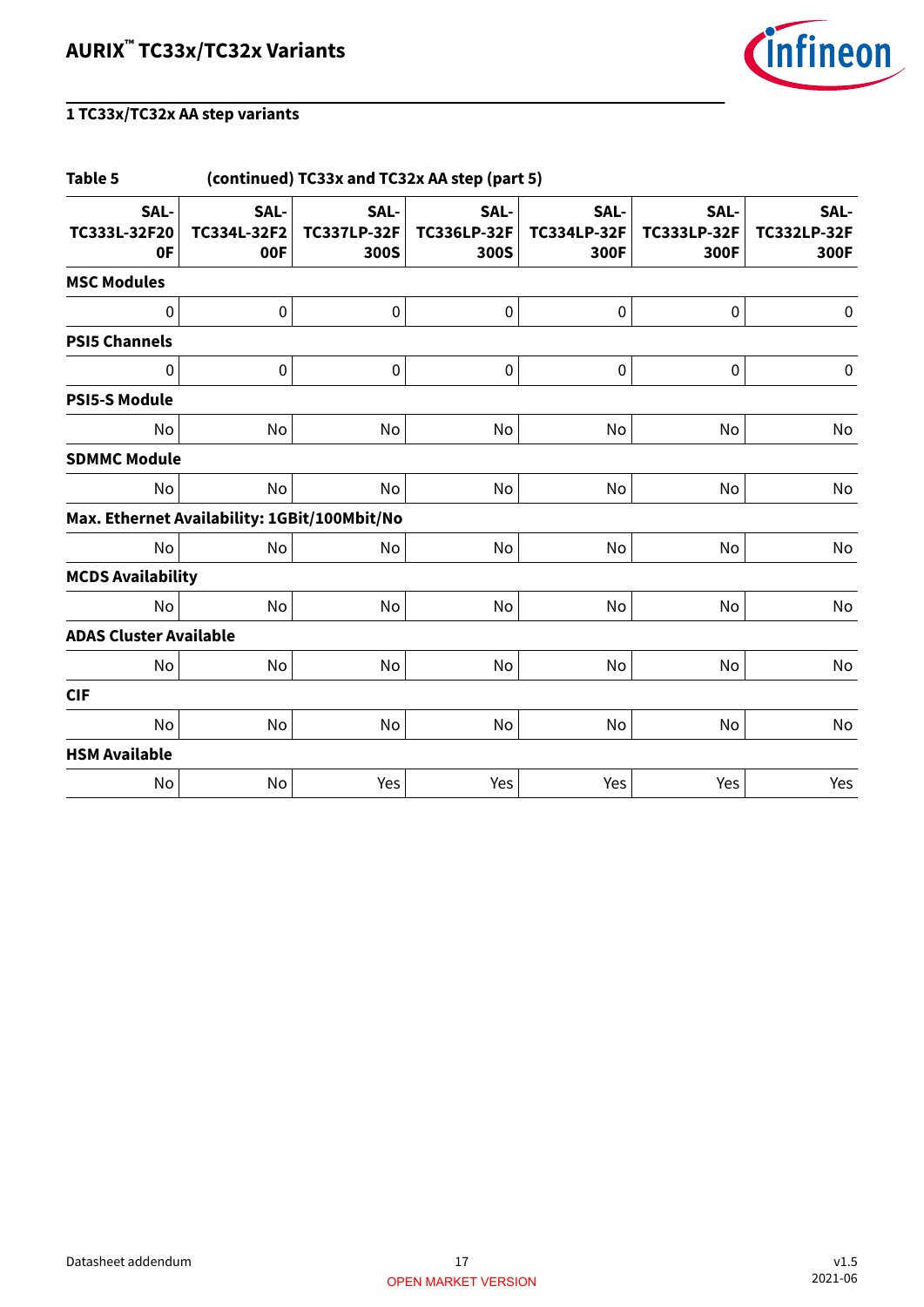

### <span id="page-17-0"></span>**1.6 TC33x and TC32x AA step (part 6)**

A continuation table listing the TC33x and TC32x AA step variants.

| Table 6<br>TC33x and TC32x AA step (part 6)     |                                    |                                    |                            |                                                                                                |                                    |                                    |  |
|-------------------------------------------------|------------------------------------|------------------------------------|----------------------------|------------------------------------------------------------------------------------------------|------------------------------------|------------------------------------|--|
| SAK-<br><b>TC327LP-16F1</b><br>60S              | SAL-<br><b>TC323LP-24F</b><br>200F | SAL-<br><b>TC324LP-24F</b><br>200F | SAL-<br>TC323L-24F2<br>00F | SAL-<br>TC324L-24F2<br>00F                                                                     | SAK-<br><b>TC322LS-24F</b><br>160F | SAK-<br><b>TC323LS-24F</b><br>160F |  |
| <b>Step</b>                                     |                                    |                                    |                            |                                                                                                |                                    |                                    |  |
| AA                                              | AA                                 | AA                                 | AA                         | AA                                                                                             | AA                                 | AA                                 |  |
| <b>Production Status</b>                        |                                    |                                    |                            |                                                                                                |                                    |                                    |  |
| Standard                                        | Customer<br>Specific               | Customer<br>Specific               | Customer<br>Specific       | Customer<br>Specific                                                                           | Customer<br>Specific               | Customer<br>Specific               |  |
| <b>Package Type</b>                             |                                    |                                    |                            |                                                                                                |                                    |                                    |  |
| PG-LFBGA-292                                    | <b>PG-QFP-100</b>                  | <b>PG-QFP-144</b>                  | <b>PG-QFP-100</b>          | <b>PG-QFP-144</b>                                                                              | PG-QFP-80                          | <b>PG-QFP-100</b>                  |  |
| <b>Pinout</b>                                   |                                    |                                    |                            |                                                                                                |                                    |                                    |  |
| LFBGA 0.8 mm                                    | TQFP 0.4 mm                        | TQFP 0.4 mm                        | TQFP 0.4 mm                | TQFP 0.4 mm                                                                                    | TQFP 0.4 mm                        | TQFP 0.4 mm                        |  |
| <b>Reference Silicon</b>                        |                                    |                                    |                            |                                                                                                |                                    |                                    |  |
| TC33x                                           | TC33x                              | TC33x                              | TC33x                      | TC33x                                                                                          | TC33x                              | TC33x                              |  |
| <b>Temperature Range (Ambient)</b>              |                                    |                                    |                            |                                                                                                |                                    |                                    |  |
| <b>SAK</b>                                      | SAL                                | SAL                                | SAL                        | SAL                                                                                            | <b>SAK</b>                         | <b>SAK</b>                         |  |
| <b>Attention:</b>                               |                                    |                                    |                            | The value of SCU_CHIPID in the UCODE field contains the default value 0 not the µCode version. |                                    |                                    |  |
| 0x82002780                                      | 0xA3002380                         | 0xA3002480                         | 0x3002380                  | 0x3002480                                                                                      | 0xA3002280                         | 0xA3002380                         |  |
| <b>Cores / Checker Cores</b>                    |                                    |                                    |                            |                                                                                                |                                    |                                    |  |
| 1/1                                             | 1/1                                | 1/1                                | 1/1                        | 1/1                                                                                            | 1/1                                | 1/1                                |  |
| Max. Freq. (MHz)                                |                                    |                                    |                            |                                                                                                |                                    |                                    |  |
| 160<br><b>Program Flash (MB)</b>                | 200                                | $200\,$                            | 200                        | 200                                                                                            | 160                                | 160                                |  |
| L                                               | 1.5                                | 1.5                                | 1.5                        | 1.5                                                                                            | 1.5                                | 1.5                                |  |
| Data Flash0 (single-ended) (KB)                 |                                    |                                    |                            |                                                                                                |                                    |                                    |  |
| 96                                              | 96                                 | 96                                 | 96                         | 96                                                                                             | 96                                 | 96                                 |  |
| <b>Total SRAM (without EMEM and Cache) (KB)</b> |                                    |                                    |                            |                                                                                                |                                    |                                    |  |
| 104                                             | 104                                | 104                                | 104                        | 104                                                                                            | 152                                | 104                                |  |
| <b>EMEM Size (KB)</b>                           |                                    |                                    |                            |                                                                                                |                                    |                                    |  |
| 0                                               | $\pmb{0}$                          | 0                                  | 0                          | $\pmb{0}$                                                                                      | $\pmb{0}$                          | 0                                  |  |
| <b>DSPR (KB)</b>                                |                                    |                                    |                            |                                                                                                |                                    |                                    |  |
| 96                                              | 96                                 | 96                                 | 96                         | 96                                                                                             | 144                                | 96                                 |  |
|                                                 |                                    |                                    |                            |                                                                                                |                                    |                                    |  |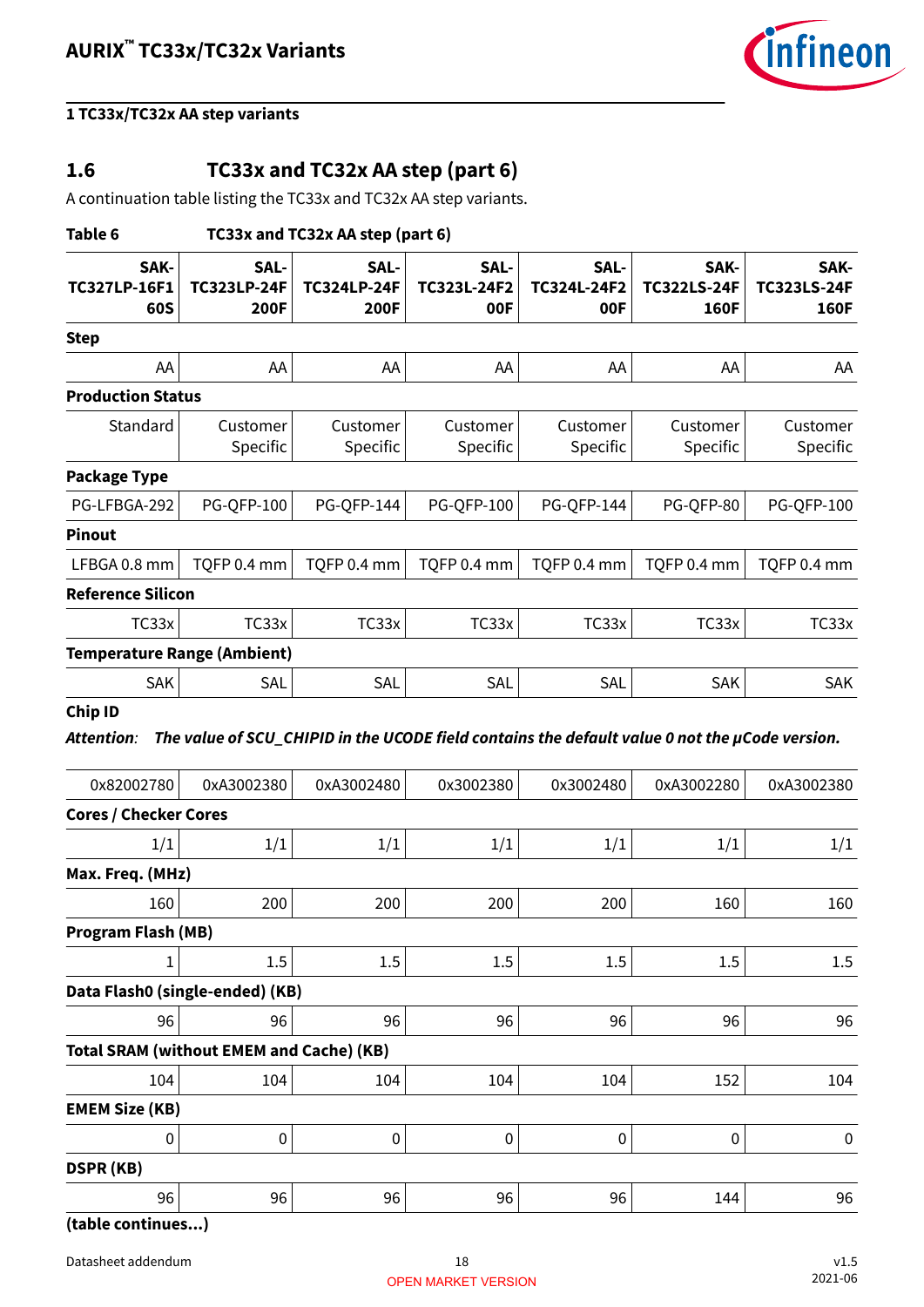

#### **Table 6 (continued) TC33x and TC32x AA step (part 6) SAK-TC327LP-16F1 60S SAL-TC323LP-24F 200F SAL-TC324LP-24F 200F SAL-TC323L-24F2 00F SAL-TC324L-24F2 00F SAK-TC322LS-24F 160F SAK-TC323LS-24F 160F DLMU (KB)**  $\begin{array}{ccccccc} \vert & & & \vert & 0 \vert & & & \vert & 0 \vert & & & \vert & 0 \vert & & & \vert & 0 \vert & & & \vert & 0 \vert & & & \vert & 0 \vert & & & \vert & 0 \vert & & & \vert & 0 \vert & & & \vert & 0 \vert & & & \vert & 0 \vert & & & \vert & 0 \vert & & & \vert & 0 \vert & & & \vert & 0 \vert & & & \vert & 0 \vert & & & \vert & 0 \vert & & & \vert & 0 \vert & & & \vert & 0 \vert & & & \vert & 0 \vert & & & \vert & 0 \vert & & & \vert & 0 \vert & & & \vert & 0 \vert$ **PSPR (KB)** 8 in CPU0 8 in CPU0 8 in CPU0 8 in CPU0 8 in CPU0 8 in CPU0 8 in CPU0 **LMU (KB)**  $\begin{array}{ccccccc} \vert & & & \vert & 0 \vert & & & \vert & 0 \vert & & & \vert & 0 \vert & & & \vert & 0 \vert & & & \vert & 0 \vert & & & \vert & 0 \vert & & & \vert & 0 \vert & & & \vert & 0 \vert & & & \vert & 0 \vert & & & \vert & 0 \vert & & & \vert & 0 \vert & & & \vert & 0 \vert & & & \vert & 0 \vert & & & \vert & 0 \vert & & & \vert & 0 \vert & & & \vert & 0 \vert & & & \vert & 0 \vert & & & \vert & 0 \vert & & & \vert & 0 \vert & & & \vert & 0 \vert & & & \vert & 0 \vert$ **DAM (KB)** 0 0 0 0 0 0 0 **AMU**6) No No No No No No No No No **ADC (Primary Groups/Channels)**  $2/16 \hspace{1cm} 2/15 \hspace{1cm} 2/16 \hspace{1cm} 2/15 \hspace{1cm} 2/16 \hspace{1cm} 2/15$ **ADC (Secondary Groups/Channels)**  $2/28 \hspace{1cm} 1/15 \hspace{1cm} 2/26 \hspace{1cm} 1/15 \hspace{1cm} 2/26 \hspace{1cm} 1/8 \hspace{1cm} 1/15$ **ADC (Fast Compare Channels)**  $\begin{array}{ccccccc} \vert & & & \vert & 0 \vert & & & \vert & 0 \vert & & & \vert & 0 \vert & & & \vert & 0 \vert & & & \vert & 0 \vert & & & \vert & 0 \vert & & & \vert & 0 \vert & & & \vert & 0 \vert & & & \vert & 0 \vert & & & \vert & 0 \vert & & & \vert & 0 \vert & & & \vert & 0 \vert & & & \vert & 0 \vert & & & \vert & 0 \vert & & & \vert & 0 \vert & & & \vert & 0 \vert & & & \vert & 0 \vert & & & \vert & 0 \vert & & & \vert & 0 \vert & & & \vert & 0 \vert & & & \vert & 0 \vert$ **ADC (EDSADC Channels)**  $\begin{array}{ccccccc} \vert & & & \vert & 0 \vert & & & \vert & 0 \vert & & & \vert & 0 \vert & & & \vert & 0 \vert & & & \vert & 0 \vert & & & \vert & 0 \vert & & & \vert & 0 \vert & & & \vert & 0 \vert & & & \vert & 0 \vert & & & \vert & 0 \vert & & & \vert & 0 \vert & & & \vert & 0 \vert & & & \vert & 0 \vert & & & \vert & 0 \vert & & & \vert & 0 \vert & & & \vert & 0 \vert & & & \vert & 0 \vert & & & \vert & 0 \vert & & & \vert & 0 \vert & & & \vert & 0 \vert & & & \vert & 0 \vert$ **CAN (Modules/Nodes)**  $2/6$   $2/6$   $2/6$   $2/6$   $2/6$   $2/6$   $2/6$ **FlexRay (Modules/Channels)**  $\begin{array}{ccccccc} \vert & & & \vert & 0 \vert & & & \vert & 0 \vert & & & \vert & 0 \vert & & & \vert & 0 \vert & & & \vert & 0 \vert & & & \vert & 0 \vert & & & \vert & 0 \vert & & & \vert & 0 \vert & & & \vert & 0 \vert & & & \vert & 0 \vert & & & \vert & 0 \vert & & & \vert & 0 \vert & & & \vert & 0 \vert & & & \vert & 0 \vert & & & \vert & 0 \vert & & & \vert & 0 \vert & & & \vert & 0 \vert & & & \vert & 0 \vert & & & \vert & 0 \vert & & & \vert & 0 \vert & & & \vert & 0 \vert$ **HSSL Modules** 0 0 0 0 0 0 0 **ASCLIN Modules / with ASC & LIN / with 3-wire SPI** 6/6/6 5/5/5 6/6/6 5/5/5 6/6/6 5/5/5 5/5/5 **QSPI Modules / with LVDS**  $4/0 \hspace{2cm} 4/0 \hspace{2cm} 4/0 \hspace{2cm} 4/0 \hspace{2cm} 4/0$ **SENT Channels**  $\begin{array}{ccc} \vert 6 \vert \hspace{1.8cm} \vert & \vert 6 \vert \hspace{1.8cm} \vert & \vert 6 \vert \hspace{1.8cm} \vert & \vert 6 \vert \hspace{1.8cm} \vert & \vert 6 \vert \end{array}$

**(table continues...)**

 $6$  AMU is abbreviated as ASC Modeling Unit. For Additional details about AMU, Contact an Infineon Representative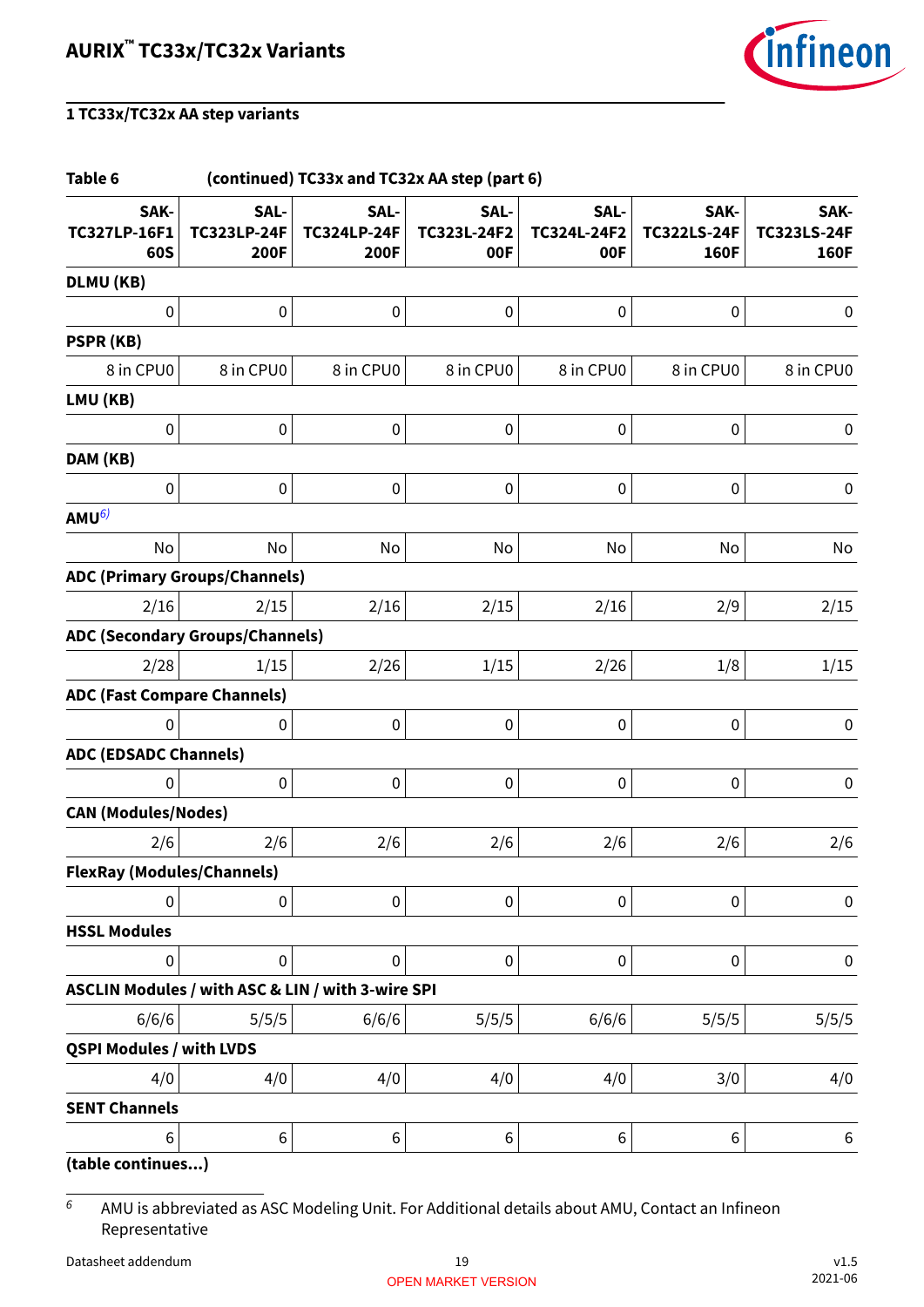

| Table 6<br>(continued) TC33x and TC32x AA step (part 6) |                                    |                                           |                            |                            |                                    |                                           |  |
|---------------------------------------------------------|------------------------------------|-------------------------------------------|----------------------------|----------------------------|------------------------------------|-------------------------------------------|--|
| SAK-<br><b>TC327LP-16F1</b><br>60S                      | SAL-<br><b>TC323LP-24F</b><br>200F | SAL-<br><b>TC324LP-24F</b><br><b>200F</b> | SAL-<br>TC323L-24F2<br>00F | SAL-<br>TC324L-24F2<br>00F | SAK-<br><b>TC322LS-24F</b><br>160F | SAK-<br><b>TC323LS-24F</b><br><b>160F</b> |  |
| <b>MSC Modules</b>                                      |                                    |                                           |                            |                            |                                    |                                           |  |
| 0                                                       | 0                                  | 0                                         | $\pmb{0}$                  | $\pmb{0}$                  | $\pmb{0}$                          | $\pmb{0}$                                 |  |
| <b>PSI5 Channels</b>                                    |                                    |                                           |                            |                            |                                    |                                           |  |
| 0                                                       | 0                                  | $\pmb{0}$                                 | $\pmb{0}$                  | $\pmb{0}$                  | $\pmb{0}$                          | $\pmb{0}$                                 |  |
| <b>PSI5-S Module</b>                                    |                                    |                                           |                            |                            |                                    |                                           |  |
| No                                                      | No                                 | No                                        | No                         | No                         | No                                 | No                                        |  |
| <b>SDMMC Module</b>                                     |                                    |                                           |                            |                            |                                    |                                           |  |
| No                                                      | No                                 | No                                        | No                         | <b>No</b>                  | No                                 | No                                        |  |
| Max. Ethernet Availability: 1GBit/100Mbit/No            |                                    |                                           |                            |                            |                                    |                                           |  |
| <b>No</b>                                               | No                                 | No                                        | No                         | No                         | No                                 | No                                        |  |
| <b>MCDS Availability</b>                                |                                    |                                           |                            |                            |                                    |                                           |  |
| No                                                      | No                                 | No                                        | No                         | No                         | No                                 | No                                        |  |
| <b>ADAS Cluster Available</b>                           |                                    |                                           |                            |                            |                                    |                                           |  |
| No                                                      | No                                 | No                                        | No                         | No                         | No                                 | No                                        |  |
| <b>CIF</b>                                              |                                    |                                           |                            |                            |                                    |                                           |  |
| No                                                      | No                                 | No                                        | No                         | No                         | No                                 | No                                        |  |
| <b>HSM Available</b>                                    |                                    |                                           |                            |                            |                                    |                                           |  |
| Yes                                                     | Yes                                | Yes                                       | No                         | No                         | Yes                                | Yes                                       |  |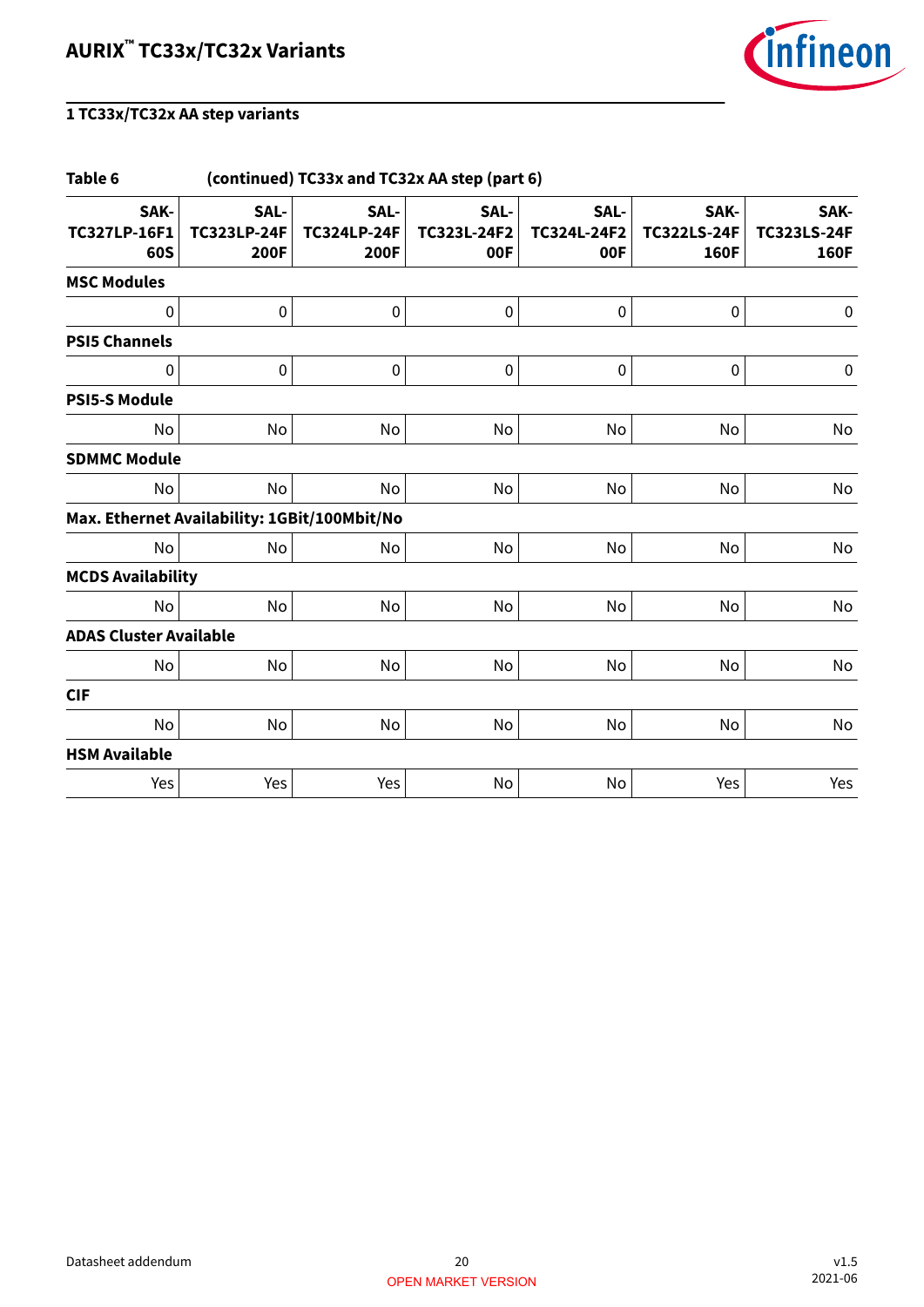

### <span id="page-20-0"></span>**1.7 TC33x and TC32x AA step (part 7)**

A continuation table listing the TC33x and TC32x AA step variants.

### **Table 7 TC33x and TC32x AA step (part 7)**

|                                    | SAK-TC332LS-32F200F      |
|------------------------------------|--------------------------|
| <b>Step</b>                        |                          |
|                                    | AA                       |
| <b>Production Status</b>           |                          |
|                                    | <b>Customer Specific</b> |
| <b>Package Type</b>                |                          |
|                                    | PG-QFP-80                |
| <b>Pinout</b>                      |                          |
|                                    | TQFP 0.4 mm              |
| <b>Reference Silicon</b>           |                          |
|                                    | TC33x                    |
| <b>Temperature Range (Ambient)</b> |                          |
|                                    | <b>SAK</b>               |

#### **Chip ID**

**Attention**: **The value of SCU\_CHIPID in the UCODE field contains the default value 0 not the µCode version.**

|                                                 | 0x84003280     |
|-------------------------------------------------|----------------|
| <b>Cores / Checker Cores</b>                    |                |
|                                                 | 1/1            |
| Max. Freq. (MHz)                                |                |
|                                                 | 200            |
| <b>Program Flash (MB)</b>                       |                |
|                                                 | $\overline{2}$ |
| Data Flash0 (single-ended) (KB)                 |                |
|                                                 | 128            |
| <b>Total SRAM (without EMEM and Cache) (KB)</b> |                |
|                                                 | 208            |
| <b>EMEM Size (KB)</b>                           |                |
|                                                 | $\mathbf 0$    |
| <b>DSPR (KB)</b>                                |                |
|                                                 | 192            |
| DLMU (KB)                                       |                |
|                                                 | 8 in CPU0      |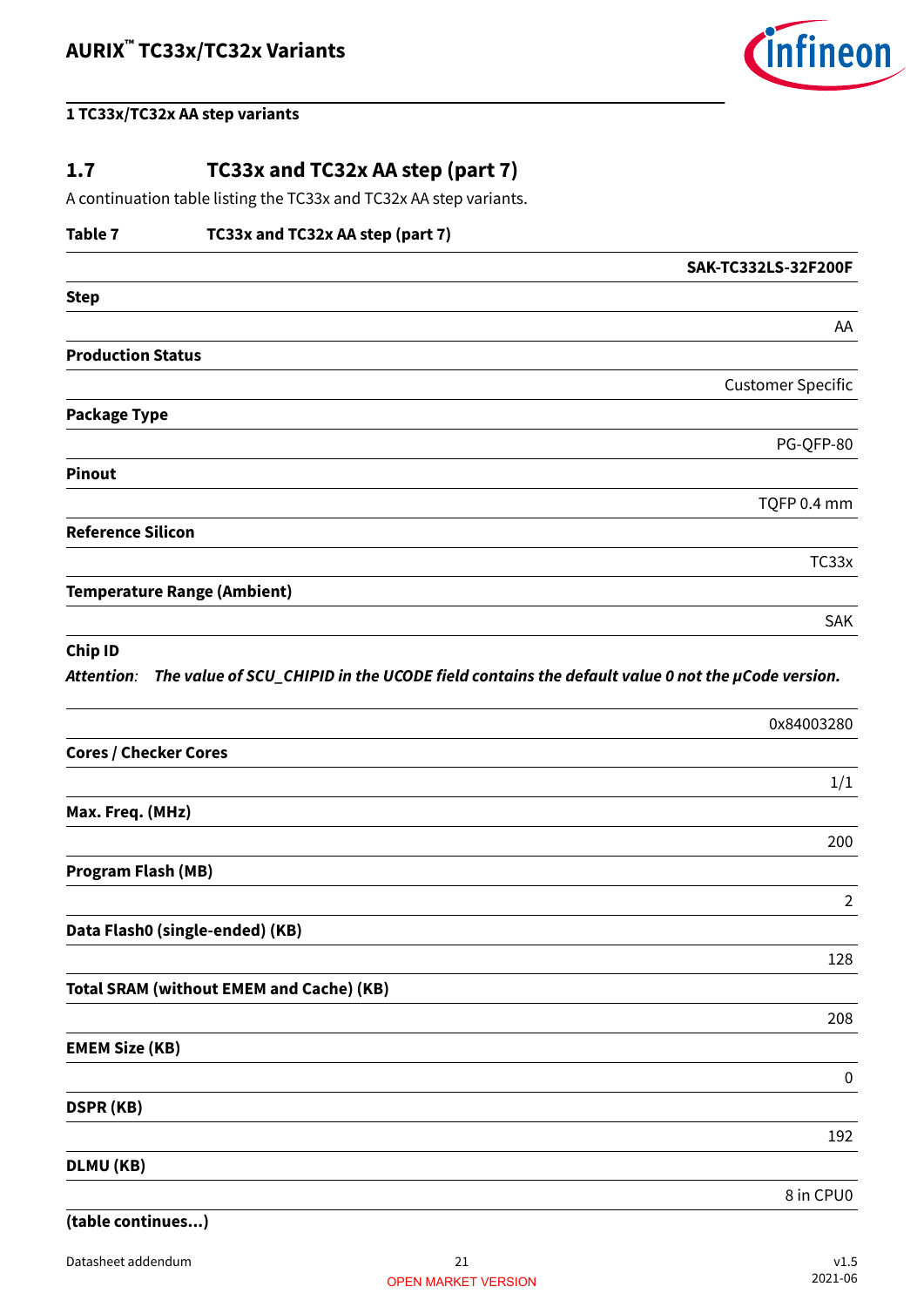

| Table 7                         | (continued) TC33x and TC32x AA step (part 7)      |                     |
|---------------------------------|---------------------------------------------------|---------------------|
|                                 |                                                   | SAK-TC332LS-32F200F |
| PSPR (KB)                       |                                                   |                     |
|                                 |                                                   | 8 in CPU0           |
| LMU (KB)                        |                                                   |                     |
|                                 |                                                   | $\pmb{0}$           |
| DAM (KB)                        |                                                   |                     |
| AMU <sup>7</sup>                |                                                   | $\pmb{0}$           |
|                                 |                                                   | No                  |
|                                 | <b>ADC (Primary Groups/Channels)</b>              |                     |
|                                 |                                                   | 2/9                 |
|                                 | <b>ADC (Secondary Groups/Channels)</b>            |                     |
|                                 |                                                   | 1/8                 |
|                                 | <b>ADC (Fast Compare Channels)</b>                |                     |
|                                 |                                                   | $\pmb{0}$           |
| <b>ADC (EDSADC Channels)</b>    |                                                   | $\pmb{0}$           |
| <b>CAN (Modules/Nodes)</b>      |                                                   |                     |
|                                 |                                                   | 2/6                 |
|                                 | <b>FlexRay (Modules/Channels)</b>                 |                     |
|                                 |                                                   | 1/2                 |
| <b>HSSL Modules</b>             |                                                   |                     |
|                                 |                                                   | $\mathbf 0$         |
|                                 | ASCLIN Modules / with ASC & LIN / with 3-wire SPI |                     |
|                                 |                                                   | 5/5/5               |
| <b>QSPI Modules / with LVDS</b> |                                                   |                     |
|                                 |                                                   | 3/0                 |
| <b>SENT Channels</b>            |                                                   |                     |
| <b>MSC Modules</b>              |                                                   | $6\,$               |
|                                 |                                                   | $\boldsymbol{0}$    |
| <b>PSI5 Channels</b>            |                                                   |                     |
|                                 |                                                   | $\pmb{0}$           |
|                                 |                                                   |                     |

### **(table continues...)**

<sup>7</sup> AMU is abbreviated as ASC Modeling Unit. For Additional details about AMU, Contact an Infineon Representative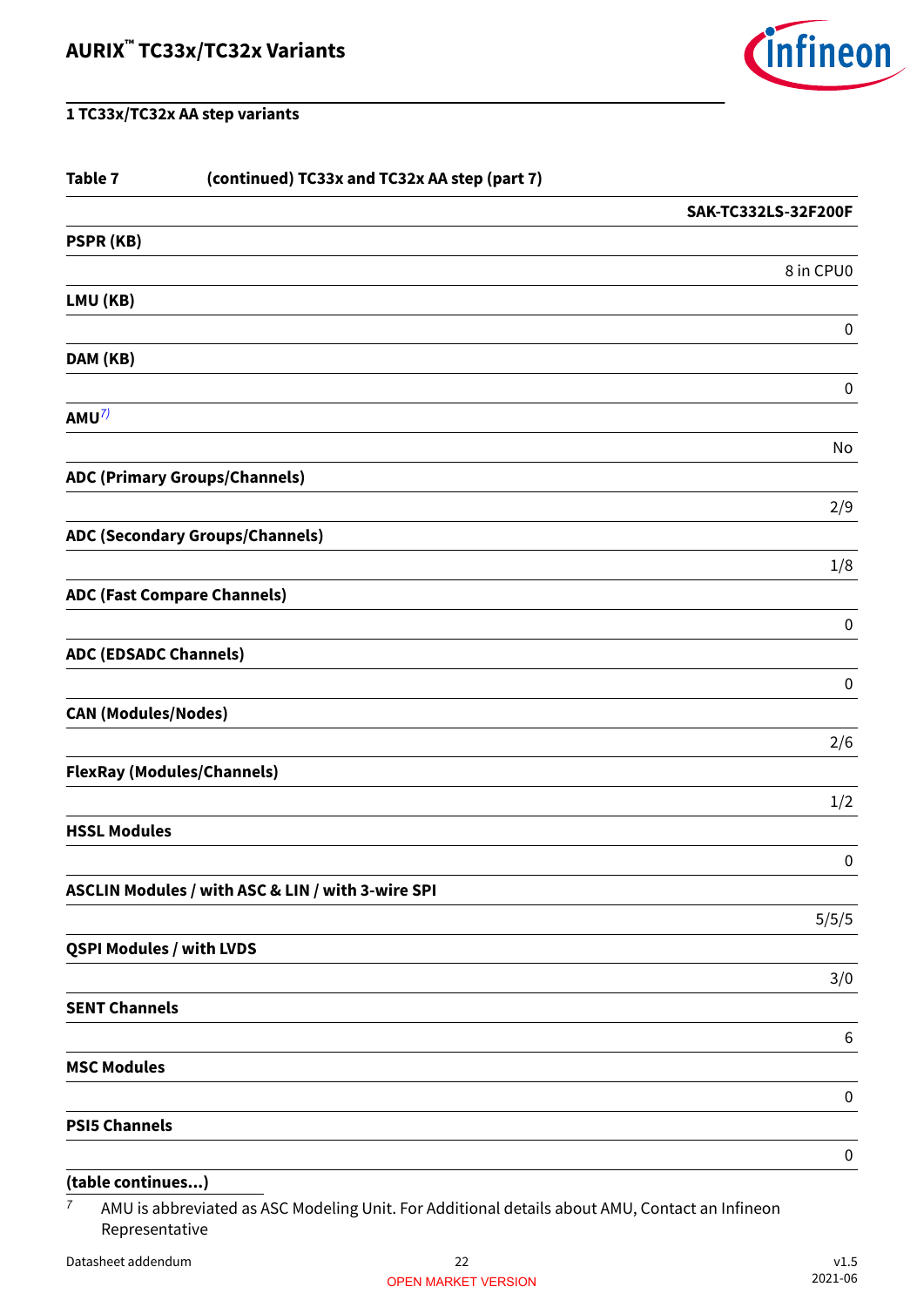

| (continued) TC33x and TC32x AA step (part 7) |                     |
|----------------------------------------------|---------------------|
|                                              | SAK-TC332LS-32F200F |
|                                              |                     |
|                                              | No                  |
| <b>SDMMC Module</b>                          |                     |
|                                              | No                  |
| Max. Ethernet Availability: 1GBit/100Mbit/No |                     |
|                                              | No                  |
| <b>MCDS Availability</b>                     |                     |
|                                              | No                  |
| <b>ADAS Cluster Available</b>                |                     |
|                                              | No                  |
|                                              |                     |
|                                              | No                  |
|                                              |                     |
|                                              | Yes                 |
|                                              |                     |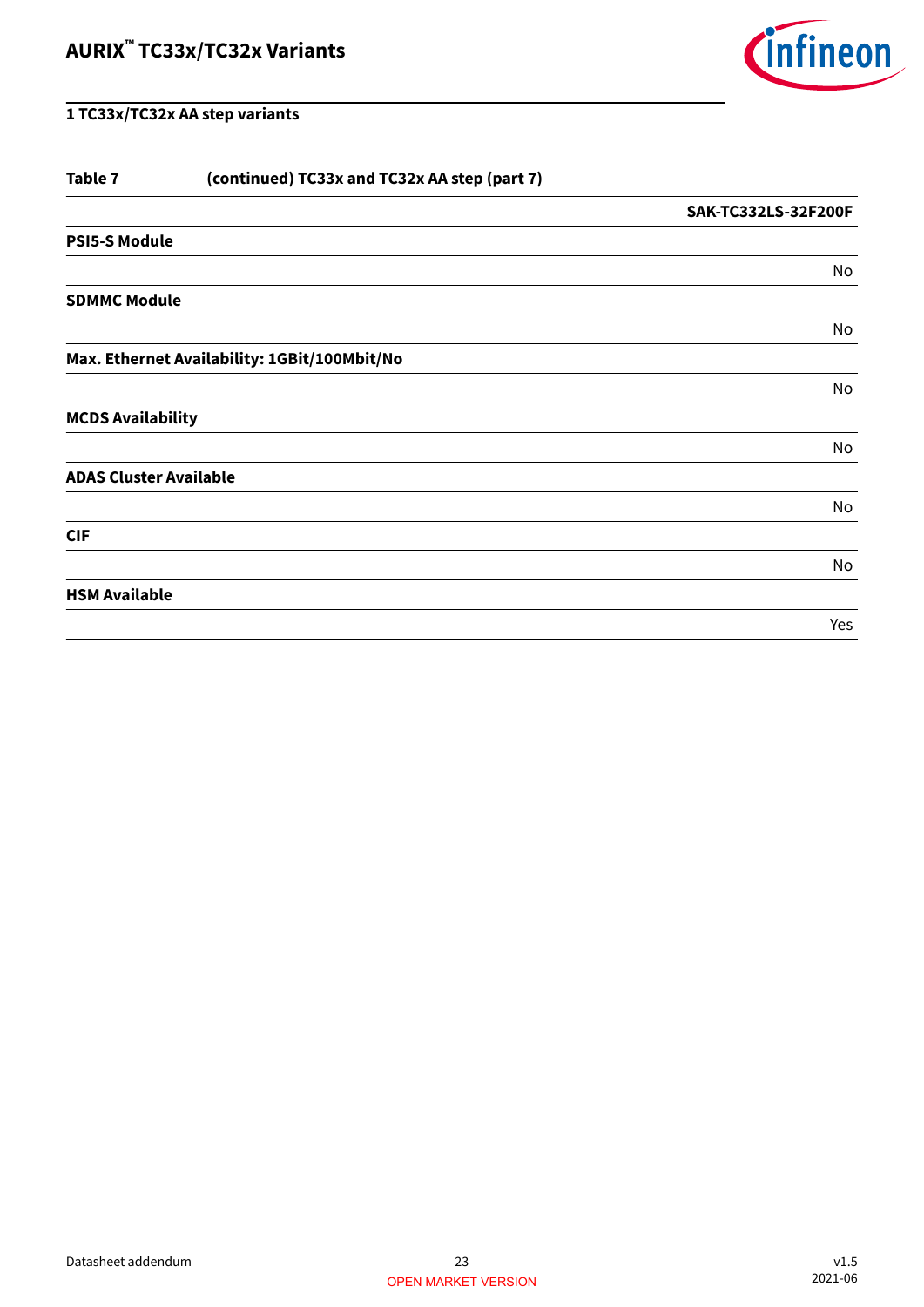

### <span id="page-23-0"></span>**2 Memory maps of TC33x/TC32x variants**

### **2 Memory maps of TC33x/TC32x variants**

This section describes the influence of the available feature variants on the memory map.

### **Program flash**

Variants:

- 2 MB: umbrella for TC33x (1 x 2 MB), see User's Manual.
- 1.5 MB (see Figure below).
- 1 MB (see Figure below).





### **Data flash**

Variants:

- 128 KB: umbrella for TC33x, see User's Manual.
- 96 KB (see figure below).

| <b>DFLASH0_EEPROM Variants:</b><br>(Single Ended Mode) |                          | 128 KB      |                                 |            | <b>96 KB</b>             |             |                                 |  |
|--------------------------------------------------------|--------------------------|-------------|---------------------------------|------------|--------------------------|-------------|---------------------------------|--|
|                                                        | Logical<br><b>Sector</b> | <b>Size</b> | <b>Offset</b><br><b>Address</b> |            | Logical<br><b>Sector</b> | <b>Size</b> | <b>Offset</b><br><b>Address</b> |  |
| AF00 0000H                                             | EEPROM0                  | 4 KB        | 00 0000 <sub>H</sub>            | AF00 0000H | EEPROM0                  | 4 KB        | 00 0000 <sub>H</sub>            |  |
|                                                        | EEPROM1                  | 4 KB        | 00 1000 <sub>H</sub>            |            | EEPROM1                  | 4 KB        | 00 1000 <sub>H</sub>            |  |
|                                                        | EEPROM2                  | 4 KB        | 00 2000 <sub>H</sub>            |            | EEPROM2                  | 4 KB        | 00 2000 <sub>H</sub>            |  |
|                                                        |                          |             |                                 |            | $\cdots$                 | $\cdots$    | $\cdots$                        |  |
|                                                        | $\cdots$                 | $\cdots$    | $\cdots$                        |            | EEPROM23                 | 4 KB        | 017000 <sub>H</sub>             |  |
|                                                        |                          |             |                                 | AF01 8000H |                          | Reserved    |                                 |  |
|                                                        | EEPROM31                 | 4 KB        | 01 F000 <sub>H</sub>            |            |                          |             |                                 |  |
| AF02 0000H                                             |                          |             |                                 | AF02 0000H |                          |             |                                 |  |

### **Figure 2 DFlash variants**

#### **CPU RAMs**

DSPR variants: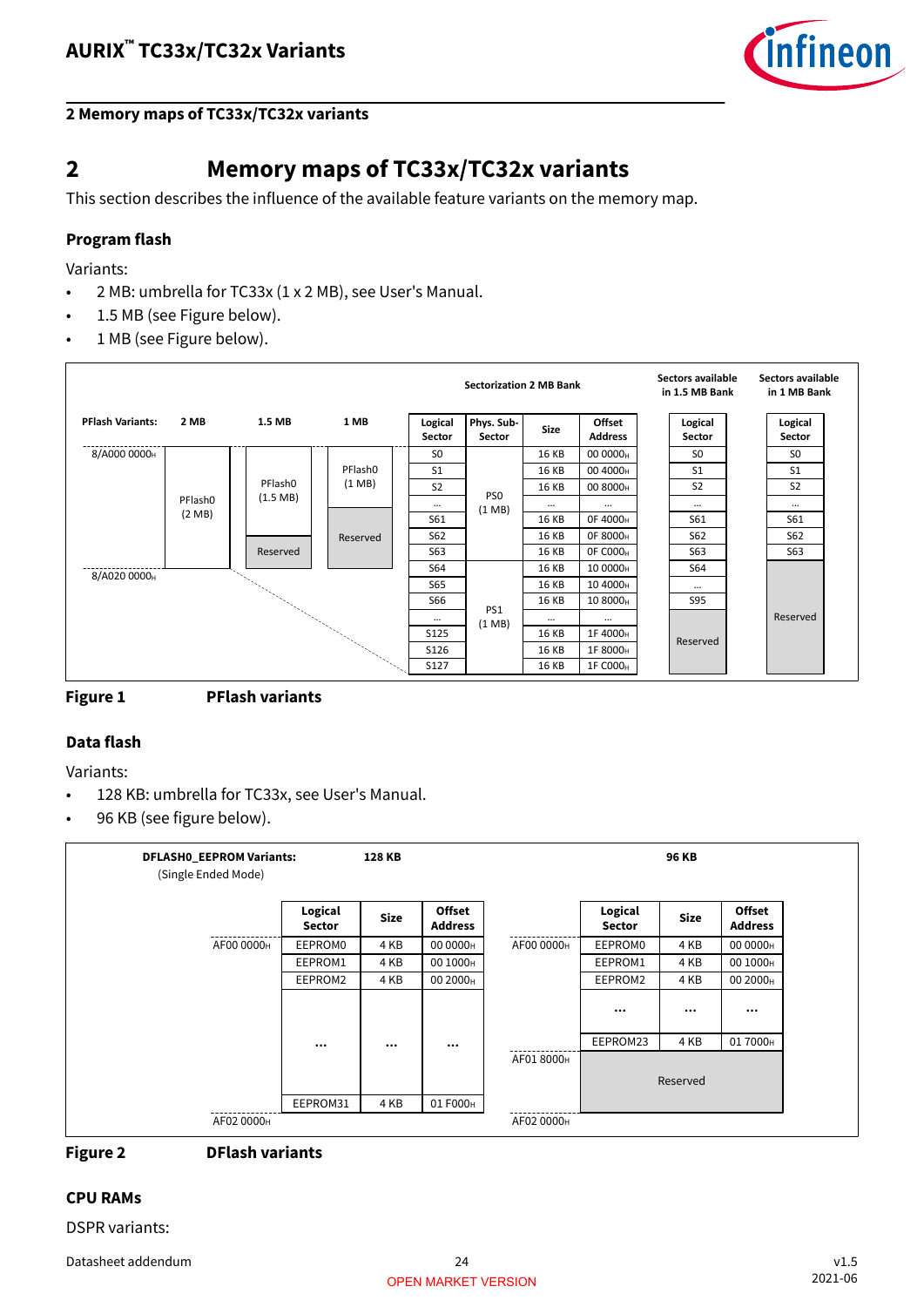

#### **2 Memory maps of TC33x/TC32x variants**

- DSPR: 192 KB in CPU0: umbrella for TC33x, see User's Manual.
- DSPR: 144 KB in CPU0: reduced RAM variant of TC33x/TC32x (see Figure below for available DSPR address ranges).
- DSPR: 96 KB in CPU0: reduced RAM variant of TC33x/TC32x (see Figure below for available DSPR address ranges).
- DLMU variants:
- DLMU: 8 KB in CPU0: umbrella for TC33x, see User's Manual.
- DLMU: 0 KB: reduced RAM variant of TC33x (see figure below for available DLMU address ranges).





#### **HSM**

Variants:

- Yes: umbrella, see User's Manual.
- No: HSM and DF1 are not available.

### **ADC Availability**

• Limitation on availability of ADC channels are caused by pin limitations. See Data Sheet for the pinning table of the package.

### **CAN and ASCLIN Availability**

• In case of a lesser number of channels or nodes are specified for a particular package variant, then the Nodes or Channels in sequence are to be used to honor the lesser number.

Example: Number of CAN Nodes specified as 2/8 and 2/6 for different package variants than in the case of 2/6, the first 6 CAN Nodes namely CAN0 – Node[0:3] and CAN1 – Node[0:1] are to be used.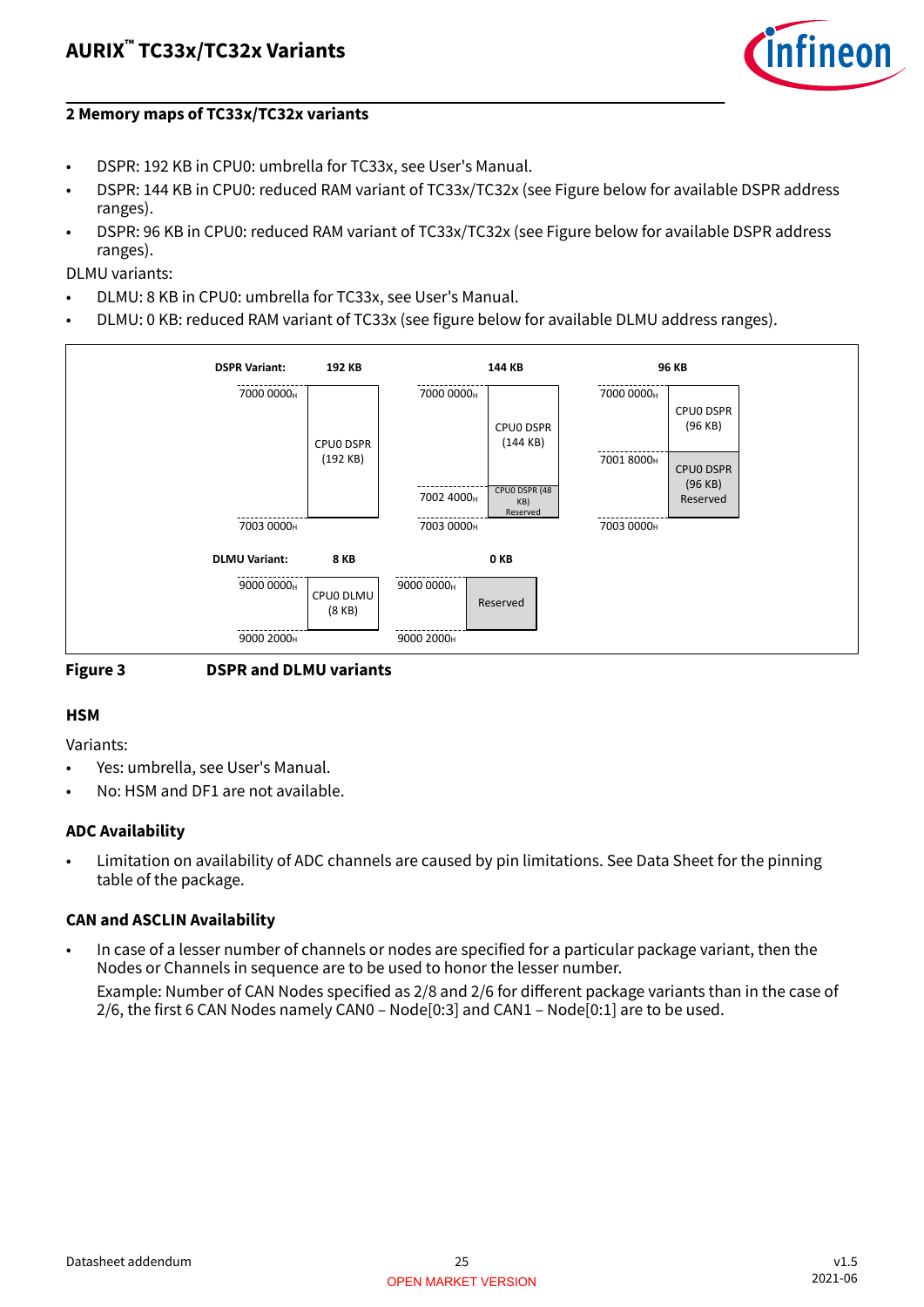<span id="page-25-0"></span>**Revision history**



## **Revision history**

| <b>Document</b><br>version | Date of<br>release | <b>Description of changes</b>                                                                                                                                                                                                                                                                                                                                                                                                                                                                                                                                                                                                                                                                                                                                                                                                                                         |
|----------------------------|--------------------|-----------------------------------------------------------------------------------------------------------------------------------------------------------------------------------------------------------------------------------------------------------------------------------------------------------------------------------------------------------------------------------------------------------------------------------------------------------------------------------------------------------------------------------------------------------------------------------------------------------------------------------------------------------------------------------------------------------------------------------------------------------------------------------------------------------------------------------------------------------------------|
| V1.0                       | 2019-03-01         | First release.<br>$\bullet$                                                                                                                                                                                                                                                                                                                                                                                                                                                                                                                                                                                                                                                                                                                                                                                                                                           |
| V1.1                       | 2019-06-12         | Chapter 1: Added the Variants SAK-TC327LP-16F160S, SAL-<br>$\bullet$<br>TC327LP-16F160S                                                                                                                                                                                                                                                                                                                                                                                                                                                                                                                                                                                                                                                                                                                                                                               |
|                            |                    | Chapter 1: TC33x AA step variants table format changed to fit all the<br>$\bullet$<br>contents.                                                                                                                                                                                                                                                                                                                                                                                                                                                                                                                                                                                                                                                                                                                                                                       |
|                            |                    | Chapter 1: Added new row in the variant tables called "AMU" with the<br>$\bullet$<br>footnote for additional details.                                                                                                                                                                                                                                                                                                                                                                                                                                                                                                                                                                                                                                                                                                                                                 |
|                            |                    | Chapter: About this document: Feature package definitions are updated<br>$\bullet$<br>to consistent with the product naming nomenclature definition.                                                                                                                                                                                                                                                                                                                                                                                                                                                                                                                                                                                                                                                                                                                  |
| V1.2                       | 2019-08-13         | Chapter 1: Added the Variants SAK-TC323LP-24F200F, SAK-<br>$\bullet$<br>TC324LP-24F200F,SAK-TC323L-24F200F,SAK-TC324L-24F200F                                                                                                                                                                                                                                                                                                                                                                                                                                                                                                                                                                                                                                                                                                                                         |
|                            |                    | Chapter 1.3: ChipID values changed for the variants SAK-<br>$\bullet$<br>TC336LP-32F200S, SAL-TC336LP-32F200S, SAK-TC336LP-32F300S due to<br>the change in VART fields.                                                                                                                                                                                                                                                                                                                                                                                                                                                                                                                                                                                                                                                                                               |
| V1.3                       | 2020-03-13         | Chapter 1: Added the Variants SAK-TC333L-32F200F, SAK-TC334L-32F200F,<br>$\bullet$<br>SAL-TC333L-32F200F, SAL-TC334L-32F200F, SAL-TC337LP-32F300S,<br>SAL-TC336LP-32F300S, SAL-TC334LP-32F300F, SAL-TC333LP-32F300F,<br>SAL-TC332LP-32F300F, SAL-TC323LP-24F200F, SAL-TC324LP-24F200F, SAL-<br>TC323L-24F200F, SAL-TC324L-24F200F, SAK-TC322LS-24F160F, SAK-<br>TC323LS-24F160F.                                                                                                                                                                                                                                                                                                                                                                                                                                                                                      |
|                            |                    | Page 1: About the document: Feature Package 'X' definition is updated to<br>$\bullet$<br>remove CIF.                                                                                                                                                                                                                                                                                                                                                                                                                                                                                                                                                                                                                                                                                                                                                                  |
|                            |                    | Chapter 1: Added new row in the variant tables called "CIF" indicating the<br>Camera Interface availability.                                                                                                                                                                                                                                                                                                                                                                                                                                                                                                                                                                                                                                                                                                                                                          |
|                            |                    | Chapter 1: In the PSPR (KB) row, added 'per CPU' to make it more<br>$\bullet$<br>transparent.                                                                                                                                                                                                                                                                                                                                                                                                                                                                                                                                                                                                                                                                                                                                                                         |
|                            |                    | Chapter 1: SAL-TC327LP-16F160S, SAK-TC327LP-16F160S - ADC<br>$\bullet$<br>(Secondary Groups/ Channels) changed to 2/28.                                                                                                                                                                                                                                                                                                                                                                                                                                                                                                                                                                                                                                                                                                                                               |
|                            |                    | Chapter 2: Updated the Figure 3 with the 144KB DSPR variant.<br>$\bullet$                                                                                                                                                                                                                                                                                                                                                                                                                                                                                                                                                                                                                                                                                                                                                                                             |
| V1.4                       | 2020-11-19         | Chapter 1: SAK-TC333LP-32F200F, SAL-TC333LP-32F200F, SAK-<br>$\bullet$<br>TC323LP-16F160F, SAK-TC322LP-16F160F, SAK-TC332LP-32F200F, SAL-<br>TC332LP-32F200F,SAK-TC332LP-32F300F,SAK-TC333LP-32F300F,SAK-<br>TC323LP-24F200F, SAK-TC323L-24F200F, SAL-TC323LP-16F160F, SAL-<br>TC322LP-16F160F,SAK-TC333L-32F200F,SAL-TC333L-32F200F,SAL-<br>TC333LP-32F300F, SAL-TC332LP-32F300F, SAL-TC323LP-24F200F, SAL-<br>TC323L-24F200F, SAK-TC322LS-24F160FSAK-TC323LS-24F160F-ADC<br>(Primary and Secondary Groups/ Channels) For TC333x/TC323x<br>changed the Primary Groups/Channels to: 2 / 15, Secondary Groups/<br>Channels to: 1 / 15 and for TC332x/TC322x changed the Primary Groups/<br>Channels to: 2 / 9, Secondary Groups/Channels to: 1 / 8 respectively.<br>Chapter 2: Added a note regarding the CAN and ASCLIN availability in the<br>$\bullet$<br>variants. |
| V1.5                       | 2021-06-25         | Chapter 1: Added new TC33x AA variant: SAK-TC332LS-32F200F.<br>$\bullet$<br>Chapter 1: SAK-TC322LS-24F160F:QSPI modules corrected from 4 to 3.<br>$\bullet$                                                                                                                                                                                                                                                                                                                                                                                                                                                                                                                                                                                                                                                                                                           |